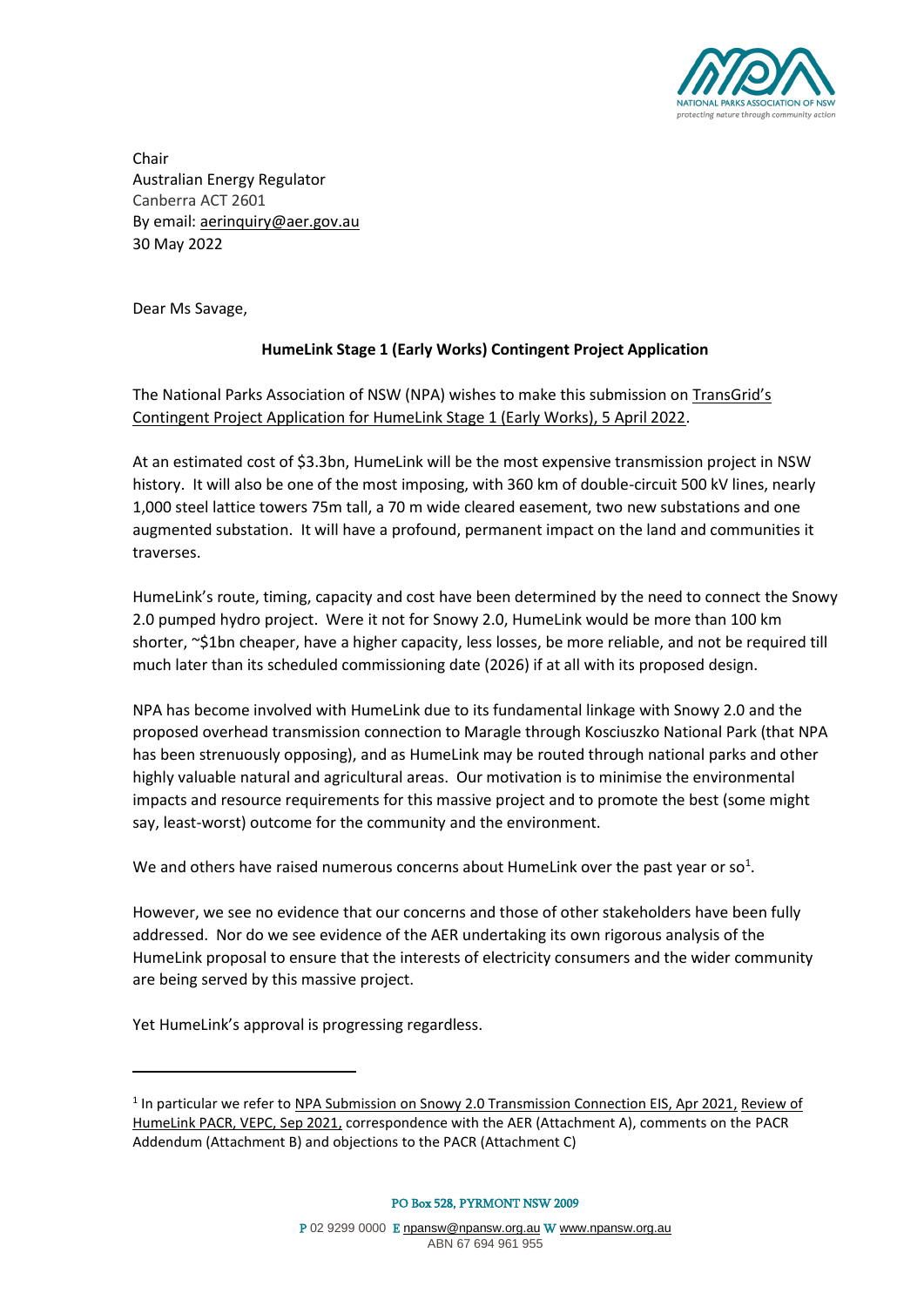**We submit that the AER's processing of TransGrid's Contingent Project Application should be placed on hold until the PACR<sup>2</sup> and its preferred Option 3C are comprehensively (and transparently) assessed, to ensure that the best route and design is determined first, and the RIT-T 3 is properly applied. At the least, the CPA should encompass all three of TransGrid's 'credible' options and alternate designs.**

Our major concerns are:

- (i) The HumeLink PACR/RIT-T has not been subjected to a rigorous assessment by the AER or any other entity independent of TransGrid
- (ii) The AER has not addressed objections raised by NPA, the Victoria Energy Policy Centre (VEPC), Wunelli and others
- (iii) In fact, there is no evidence that the AER has fulfilled its responsibilities *"to promote efficient investment in, and efficient operation and use of, electricity services for the long term interests of consumers of electricity"*, as outlined in the National Electricity Objective (NEO)
- (iv) The AER has not announced that the PACR stage of the RIT-T has been completed nor provided an accompanying assessment report
- (v) Regardless, the RIT-T process is rolling along with TransGrid issuing its Contingent Project Application (CPA) and the AER now calling for submissions
- (vi) TransGrid's preferred Option 3C is in fact the worst of its three best 'credible' options
- (vii) Option 1C-new is the cheapest option, by \$0.6bn on TransGrid's estimates, though we believe the difference could be greater. Option 1C-new has the best net benefit, albeit negative (-\$50m vs -\$199m for 3C). Option 2C is the best option for the NSW grid
- (viii) All three options have negative net benefits after adjusting for incorrect assumptions in the PACR. If the costs of Snowy 2.0 are also taken into consideration, the negative benefit of HumeLink exceeds \$4bn
- (ix) The final cost could be higher than TransGrid's current estimate of \$3.3bn for Option 3C, rendering the project even more uneconomic
- (x) If the decision is made to persist with Option 3C, it could be staged, starting with the 1C-new leg and followed later by the second leg if/when justified
- (xi) Connection to the existing Lower Tumut Switching Station, rather than a new Maragle Substation, is superior, and results in a shorter, cheaper, more efficient HumeLink
- (xii) Other design options have not been sufficiently considered, such as upgrading existing lines and undergrounding – TransGrid has yet to complete its underground study
- (xiii) NSW electricity consumers should not have to bear the full cost of HumeLink, as its prime purpose is to connect Snowy 2.0
- (xiv) The AER, under its NEO obligations, should be advocating a fair apportionment of HumeLink's cost to Snowy Hydro, starting with the Early Works
- (xv) The proposed \$325m for Early Works can be substantially pared back as Snowy 2.0 will not be commissioned by end-2026, as previously predicted, and hence much of the proposed expenditure on long lead time equipment and planning can be deferred
- (xvi) The immediate focus should be to refine the route (which option is best), design and cost (to a much narrower range than the current -30%/+50%) to inform a decision on whether or not to proceed to Stage 2 and by when

<sup>2</sup> Project Assessment Conclusions Report

<sup>&</sup>lt;sup>3</sup> Regulatory Investment Test for Transmission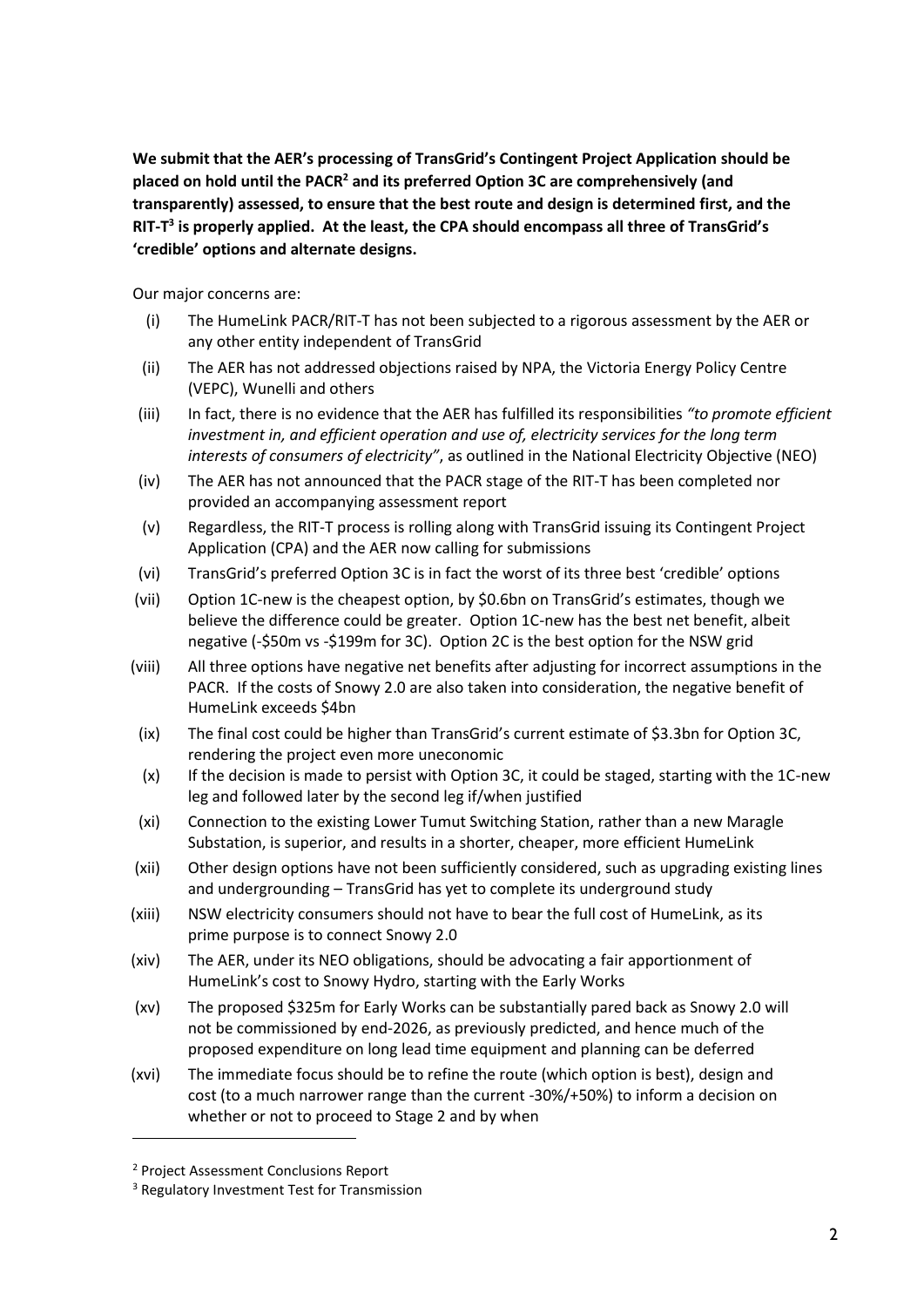## **1 RIT-T not yet completed**

Extract from TransGrid CPA<sup>4</sup>:

*"We completed the Regulatory Investment Test for Transmission (RIT-T) in July 2021, which identifies HumeLink (Option 3C in the RIT-T) as the preferred option for reinforcing the southern shared network."* 

Whilst TransGrid published its HumeLink Project Assessment Conclusions Report (PACR) on 29 July 2021, TransGrid is incorrect in stating that that action completed the RIT-T.

Following the lodgement of objections by Wunelli Pty Ltd, the AER issued a Determination of a Dispute, 24 Nov 2021 concluding that *"Transgrid did not meet the RIT-T requirements with respect to its consideration of credible options"* and was required *"to amend the HumeLink PACR"*. NPA also lodged objections, but they were not accepted as a formal dispute as they were submitted after the AER's deadline (see Section 2 below).

Subsequently, TransGrid issued an Addendum to the PACR on 17 December 2021. (Note that the AER required the PACR to be 'amended', whereas TransGrid used a milder terminology, calling its response an 'addendum').

NPA contends that the RIT-T has still not been 'completed':

- there is no evidence that the AER has comprehensively assessed the PACR or the Addendum/Amendment, particularly the issues raised by Wunelli, NPA and others
- nor has the AER formally approved the PACR/Addendum or stated that that stage of the RIT-T is complete

## **1.1 Wunelli dispute not 'resolved'**

*"On 17 December 2021, we [TransGrid] resolved the dispute raised by Wunelli Pty Ltd by publishing an addendum to the PACR. This contained the additional analysis requested by the AER in its dispute determination, published on 24 November 2021. The resolution of this dispute marked the completion of the RIT-T process."*

Clearly this statement contradicts the earlier statement (above) claiming that TransGrid completed the RIT-T in July 2021.

Anyway, it is presumptuous of TransGrid to assume it 'resolved' the dispute simply by publishing an Addendum. Surely it is up to the AER to adjudge. As yet the AER has not announced a decision that the Addendum is satisfactory, the issues raised by Wunelli have been addressed, the Dispute is resolved or that the RIT-T requirements have been completed.

NPA does not agree that the Addendum resolves the dispute or confirms that 3C is the best option, as claimed by TransGrid - in fact, it confirms the opposite.

We wrote to the AER five days after the Addendum was published (22 December 2021, and again on

<sup>4</sup> *Quotes in italics* have been extracted from A.1 HumeLink – Stage 1 (Early Works) Contingent Project Application, TransGrid, 5 April 2022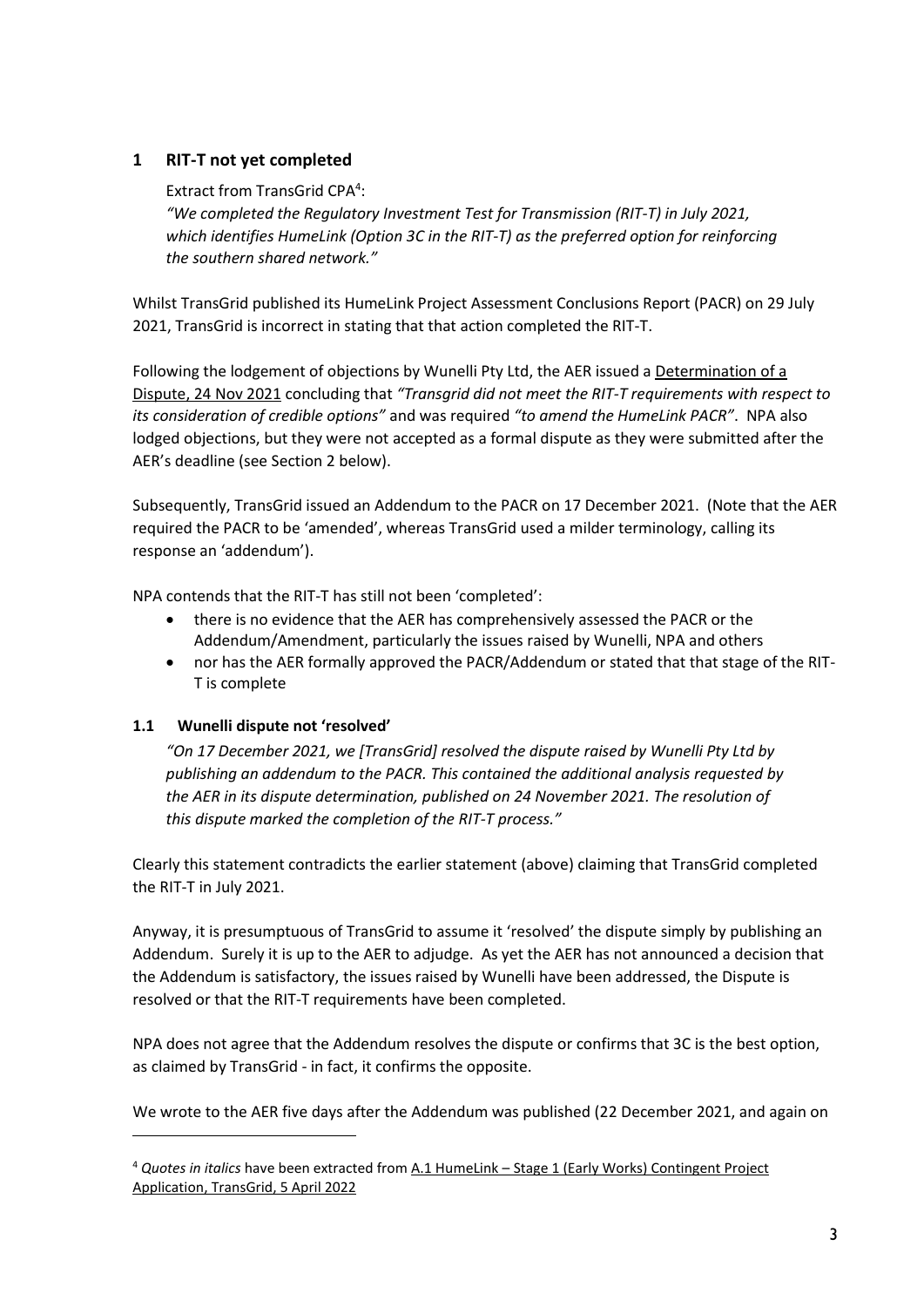17 January 2022) disputing the Addendum's findings (Attachment B). We did not receive an acknowledgement or response until 8 April 2022, three days after the AER publicly released TransGrid's CPA for comment (Attachment A).

## **2 NPA objections not addressed**

NPA first submitted concerns about HumeLink to the AER on 30 November 2020 and 18 January 2021.

Detailed objections on numerous aspects of the HumeLink PACR were submitted on 17 September 2021, followed up on 24 September (see Attachment C). Four further communications were submitted on the PACR and subsequent Addendum on 2, 8, 22 December and 17 January 2022.

The AER did not respond until 8 April 2022 (seven months later), noting that NPA had been advised at a meeting on 27 October 2021 that it *"could not treat the issues raised as a formal RIT-T dispute as they were received after 30 August 2021 [as per the National Electricity Rules (NER), clause 5.16B(c)]."*  (Attachment A)*.*

As we stated at that October meeting, we were unaware of a formal dispute process and deadline (there was no mention of such in the PACR), and we couldn't submit soundly based comments and objections till completion of the Review of HumeLink PACR, VEPC, 13 Sep 2021, on which our objections were based.

We asked that our objections be fully considered despite the late-submission technicality, especially in view of the seriousness of our findings and the fact that the AER's 'analysis', which we were expecting (mistakenly) to be comprehensive, would have only just begun.

We respectfully disagree with the AER's response that our objections could not be considered in time (Attachment A):

*"We observe that the AER's ability to act on the matters raised in your correspondence was, to some extent, limited by the fact that these matters were not brought to the AER's attention in time for them to be treated as a dispute of the Humelink PACR under the NER."*

The (48 page) VEPC Research Paper was provided to the AER just six weeks after the PACR was released. For there to only be a 30-day deadline to submit well-researched objections is unrealistic, particularly for stakeholders without salaried resources. (Paradoxically, stakeholders have been given 55 days to lodge a submission on the CPA – a far less complex document than the PACR).

Our objections to the PACR were submitted more than two months before the AER issued its Determination of a Dispute on 24 November 2021, triggered by Wunelli's objections (submitted within the deadline). Also, our objections were submitted before four of the AER's five requests to TransGrid for additional information. Further, as noted above, NPA had advised the AER of such concerns with HumeLink, albeit less detailed, well prior to the PACR.

Formally acting on NPA's objections and the issues raised in the VEPC Paper should not have delayed AER's processing of the RIT-T and would have made the process far more rigorous and transparent.

AER's letter of 8 April 2022 stated that "*the AER has considered the issues raised in your*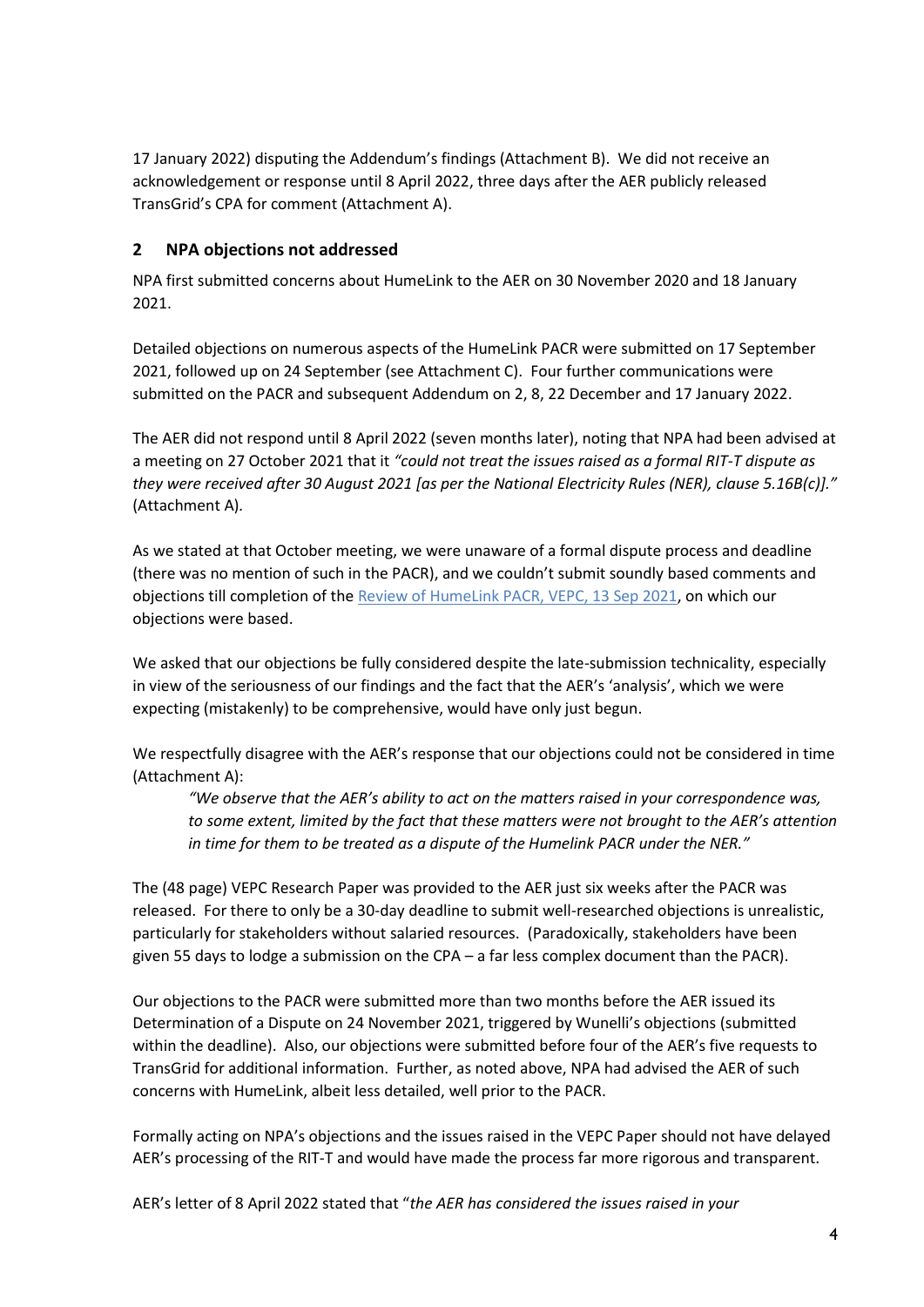*correspondence and our responses are detailed below".*

However, the AER's 'responses' are little more than a dissertation of TransGrid's assertions. There is no indication of any detailed questioning of TransGrid's advice and conclusions or any independent analysis – the very essence of what is expected of a regulator.

It appears that the AER has taken a passive, narrow approach, as exemplified by the bland comment that *"the information currently before the AER does not indicate that Transgrid has failed to prepare the PACR in accordance with the requirements of the NER".*

None of NPA's, VEPC's or Wunelli's contentions has been comprehensively addressed, despite our extensive correspondence and detailed submissions.

### **3 Shouldn't the AER remain 'open' to issues during the whole of the RIT-T process**

One would expect that the AER would be 'open' to issues being raised at any time during the RIT-T process and not be bound to an unknown, unpublicised 30-day dispute lodgement period.

The HumeLink RIT-T process has been proceeding for nearly three years since the release of the Project Specification Consultation Report (PSCR) on 25 June 2019 and then the Project Assessment Draft Report (PADR) on 10 January 2020.

Surely the AER should act on any issues/objections being raised at any time, not just during the 30 days after the release of the PACR.

Also, one would expect the AER to remain open to issues raised after the release of the PACR Addendum, as that forms part of the PACR.

It would appear that the AER has only acted on one objection (raised during the statutory 30-day period), and such action merely involved asking TransGrid to provide additional information, with no subsequent review or scope for considering stakeholder comment.

### **4 The AER's role has been minimal**

Electricity industry participants would assume that the AER has the prime regulatory role in overseeing and assessing RIT-T's and that this involves a rigorous independent analysis **by the AER**. It is expected that the AER would undertake its own comprehensive assessments of the PACR, irrespective of receiving objections from stakeholders.

TransGrid reflects that assumption in its public communications:

*"Like all major network investments, HumeLink is subject to a rigorous benefits test overseen by the Australian Energy Regulator to ensure it provides a net economic benefit to energy consumers"*

However, the reality is that it is TransGrid that undertakes the benefits test (which has been far from 'rigorous' or accurate in our view). The AER does not undertake any 'rigorous' analysis or 'oversight'.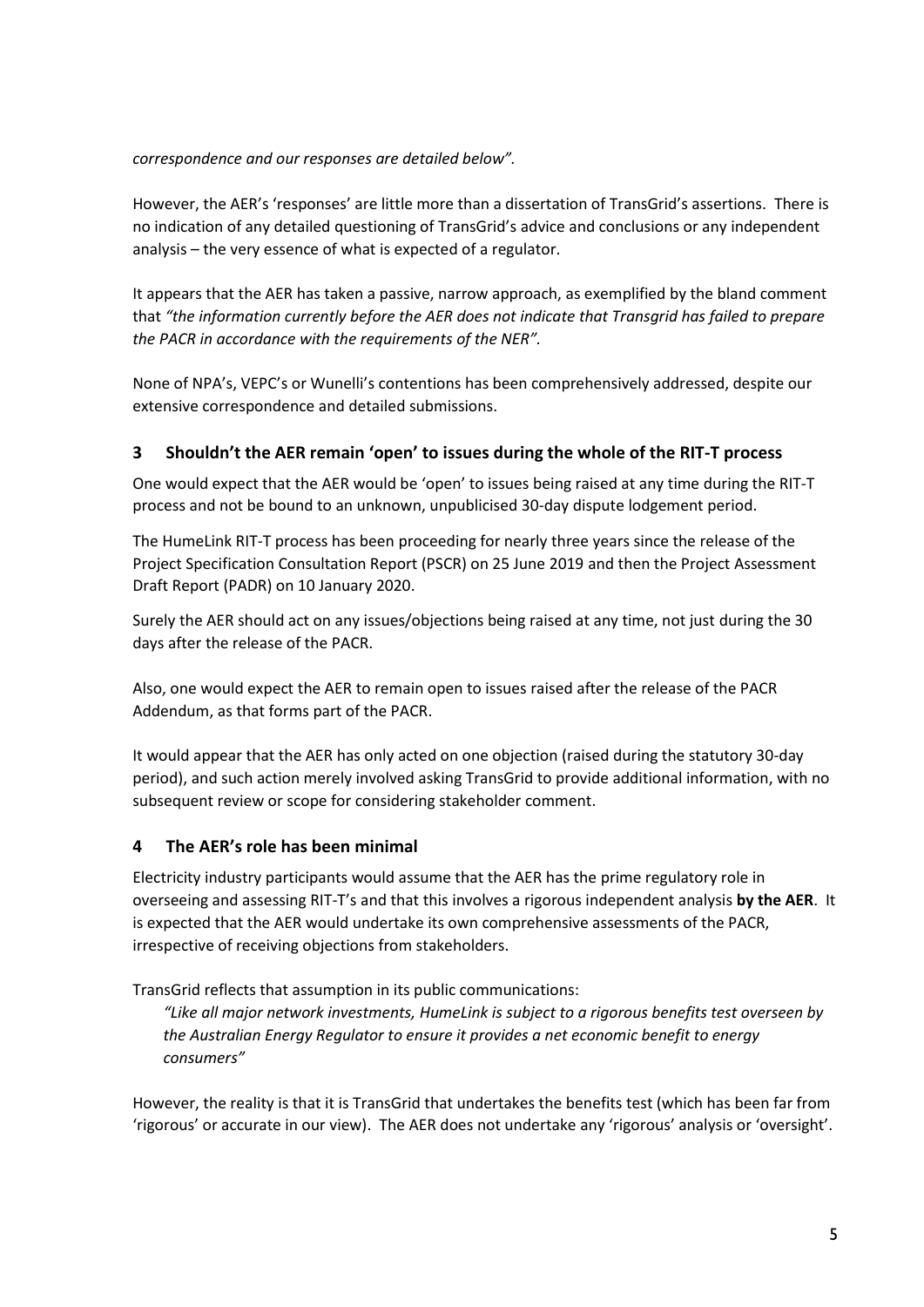So far in the HumeLink RIT-T process the AER has performed little more than a passive 'post-box' function:

- (i) receiving TransGrid's PACR
- (ii) receiving one 'legitimate' dispute on the PACR and requiring TransGrid to respond
- (iii) receiving TransGrid's response (viz. the PACR Addendum)
- (iv) receiving TransGrid's CPA and inviting submissions

The only AER 'actions/announcements' have been to issue a Dispute Determination (Nov 2021) and to invite submissions on TransGrid's CPA (Apr 2022). Supposedly, no Dispute Determination would have been issued, finding that *"TransGrid did not meet the RIT-T requirements"*, had a stakeholder objection not been received (in the stated time period).

The AER has taken an extremely narrow view of its role, as to merely check if TransGrid prepared the PACR in accordance with the NER (Attachment A):

*"While you have raised a range of issues relating to Humelink, the AER's functions, at this stage of the project, are directed towards Transgrid's compliance with the relevant provisions of the NER. In this context, the information currently before the AER does not indicate that Transgrid has failed to prepare the PACR in accordance with the requirements of the NER."*

If the AER does not review the adequacy, accuracy and recommendations in the PACR and the Addendum, who does? Who is ensuring that this massive project is congruent with the National Electricity Objective (NEO)?

### *The National Electricity Objective*

*"to promote efficient investment in, and efficient operation and use of, electricity services for the long term interests of consumers of electricity with respect to:*

- *price, quality, safety and reliability and security of supply of electricity*
- *the reliability, safety and security of the national electricity system."*

If we have been unfairly critical of the AER's inactivity and it has actually performed all of its responsibilities under the NER, to the letter of the law, then we question the adequacy of the Rules to ensure the appropriate assessment of major transmission proposals like HumeLink. Such projects should be subject to rigorous independent review to ensure the best possible result for electricity consumers and the wider community.

## **4.1 AEMO appears to have usurped the AER's role, again without any assessment**

The only public announcement since the release of the PACR Addendum (on 17 December 2021) has been AEMO's ISP Feedback Loop Notice for the HumeLink Early Works on 27 January 2022, in response to TransGrid's request two days earlier. AEMO's Notice states:

*"in December 2021 TransGrid completed the RIT-T to assess the technical and economic viability of the project. The RIT-T estimated net market benefits for the project of \$491 million. TransGrid's feedback loop request provides that the cost estimate for the project is \$3,317 million, which includes \$330 million for early works".*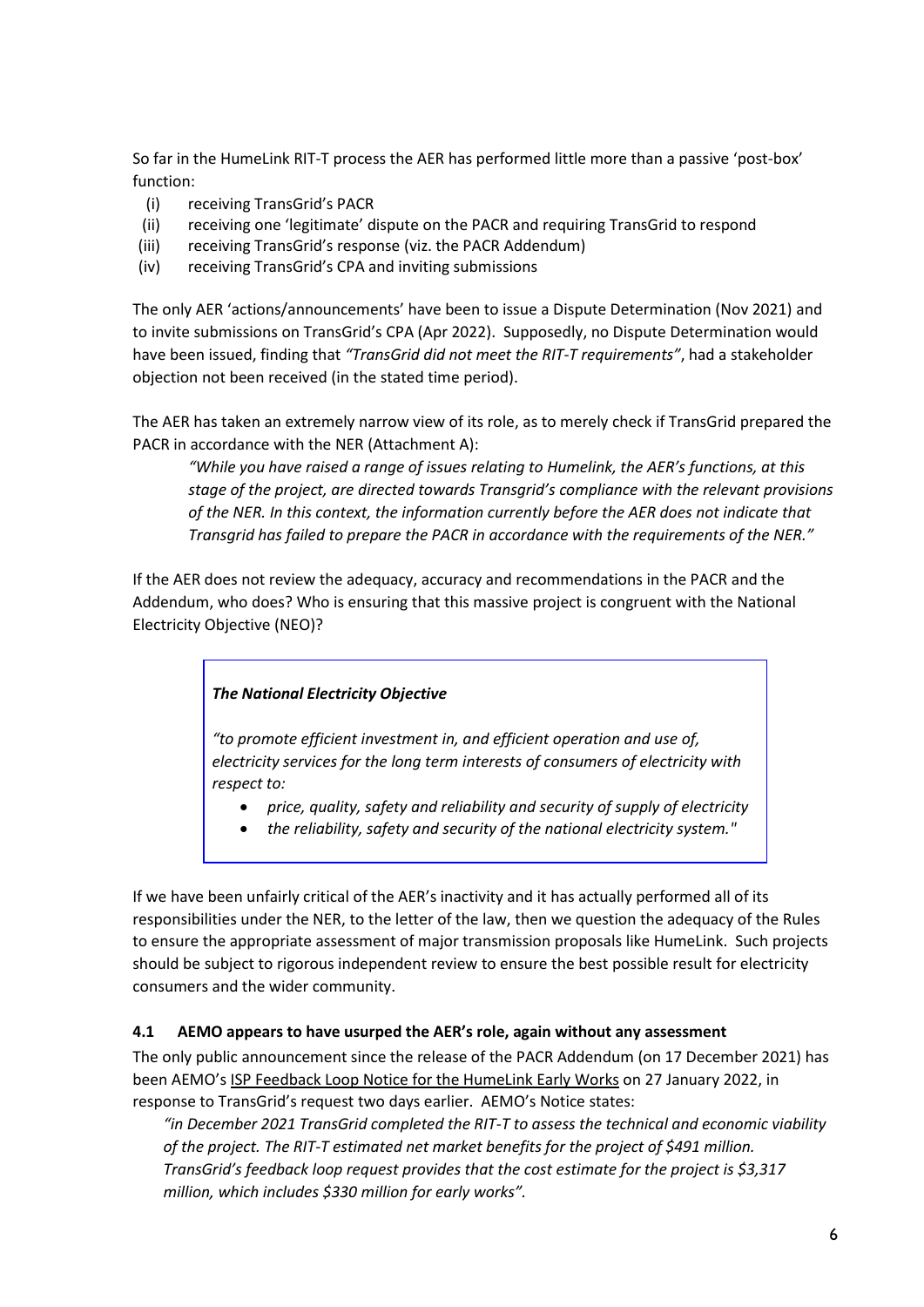AEMO's Notice implies that the RIT-T was completed in December 2021 simply by TransGrid releasing the Addendum. There is no mention of the AER, its regulatory role or of any decisions.

The Notice did not indicate that AEMO had assessed the Addendum or confirmed its conclusions, particularly on the preferred route options. AEMO accepted TransGrid's estimates for cost (\$3,317m) and net market benefit (\$491m). We note that AEMO's Draft 2022 ISP accepted TransGrid's Option 3C route and cost estimate, but forecasted higher benefits (partly due to adopting a different scenario).

It would appear that AEMO has usurped the AER's regulatory role in 'receiving/approving' the PACR and authorising the RIT-T to move to the next stage, but without itself assessing the PACR or Addendum.

The CPA should be put on hold until the PACR and its preferred Option 3C are comprehensively (and transparently) assessed by experts independent of TransGrid, to ensure that the best route and design is determined first, and the RIT-T is properly applied. There is no need to rush, as Snowy 2.0's commissioning is about to be delayed again (see later).

## **5 Negative net benefits**

*"The RIT-T estimates that HumeLink will deliver \$491 million in net benefits (in NPV terms), primarily from avoided, or deferred, costs associated with generation and storage infrastructure."*

Why did the AER (and AEMO) accept TransGrid's net benefit estimate at face value, especially after its flaws had been identified by NPA and the VEPC?

Attachment B shows that the net benefits for Option 3C are minus \$199m after adjusting for incorrect assumptions in the PACR Addendum, even ignoring the exclusion of Snowy 2.0 costs.

### **6 Option 3C is not the best option**

Option 1C-new is the cheapest credible option and has the superior net benefit, albeit negative. Option 2C is also a better option than 3C from an electrical perspective for the NEM.

When TransGrid's net benefit estimates are adjusted for the sensitivity scenarios and exclusion of competition benefits, Option 1C-new has a \$149m superior net benefit compared to Option 3C.

The comparative costing of Option 1C-new and 3C seems to be in error due to the significantly lower cost/km for the Maragle to Wagga Wagga section. If so, the comparative net benefit of Option 1Cnew to 3C increases even more.

### **6.1 Staging**

If the decision is made to persist with Option 3C, it could be staged.

The leg from Maragle to Bannaby could be built first (i.e. Option 1C-new), with the second leg from Blowering to Wagga Wagga being built later if/when it could be justified.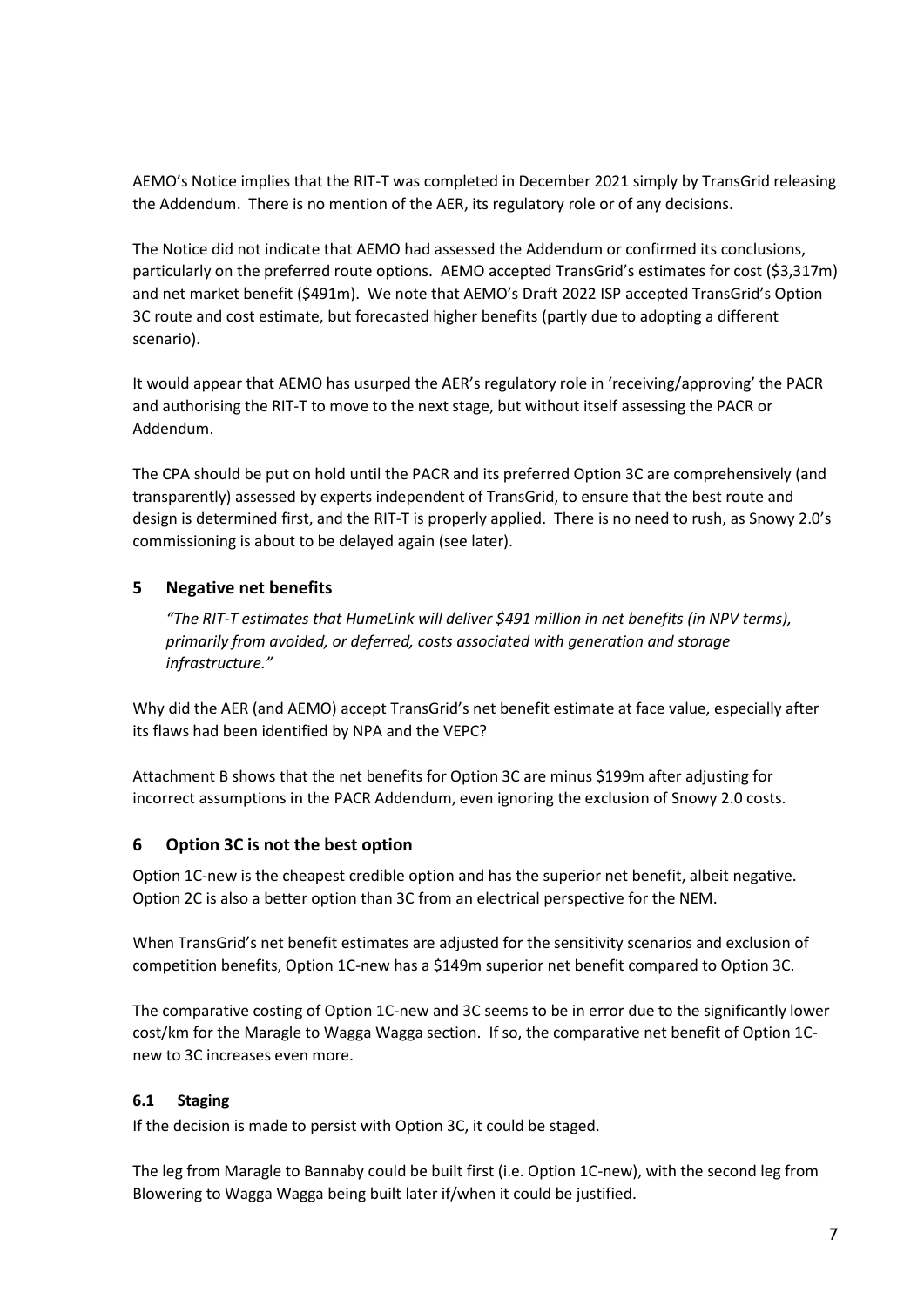

**HumeLink Route (3C)**

This staging alternative would be even more attractive if the Snowy connection was at LTSS, rather than Maragle (see next), as it provides multiple paths for Snowy 2.0 generation/pumping and less need for a double-circuit 500 kV connection to Wagga Wagga.

### **7 Connection to LTSS is superior to Maragle, and cheaper**

The VEPC Paper outlines the numerous advantages for the NEM of the connection point between Snowy 2.0 and HumeLink being at Lower Tumut Switching Station (LTSS) rather than the proposed Maragle Substation.

HumeLink passes by LTSS on its route to Maragle, and it seems far more sensible to connect to Snowy 2.0 at that location rather than a further 20 kilometres into Bago State Forest at Maragle. HumeLink then would connect into the heart of the existing Snowy network, plus Snowy 2.0, rather than just to Snowy 2.0.

HumeLink would be 20 km shorter, cheaper, and less susceptible to lightning and bushfires, irrespective of which of the three route options was chosen.

Connection to LTSS results in a far more substantial electrical hub, with improved flexibility, reliability and transmission capacity, and lower heating losses. There would be no overhead lines in Kosciuszko National Park and less in Bago State, reducing environmental impacts. The connection of Snowy 2.0 to the grid is far shorter (25 km vs 370 km) and more reliable (albeit twice the length to Maragle and hence more costly for Snowy Hydro). And augmenting an existing switching station, rather than constructing a new substation in a remote, forested location, has cost and operational benefits.

While LTSS could become a connection point for a range of projects developed by parties other than Snowy Hydro, Maragle is a "private" connection point for Snowy 2.0. Connection of HumeLink at LTSS would allow more of Snowy output to be shifted to 500 kV, freeing up the 330 kV network.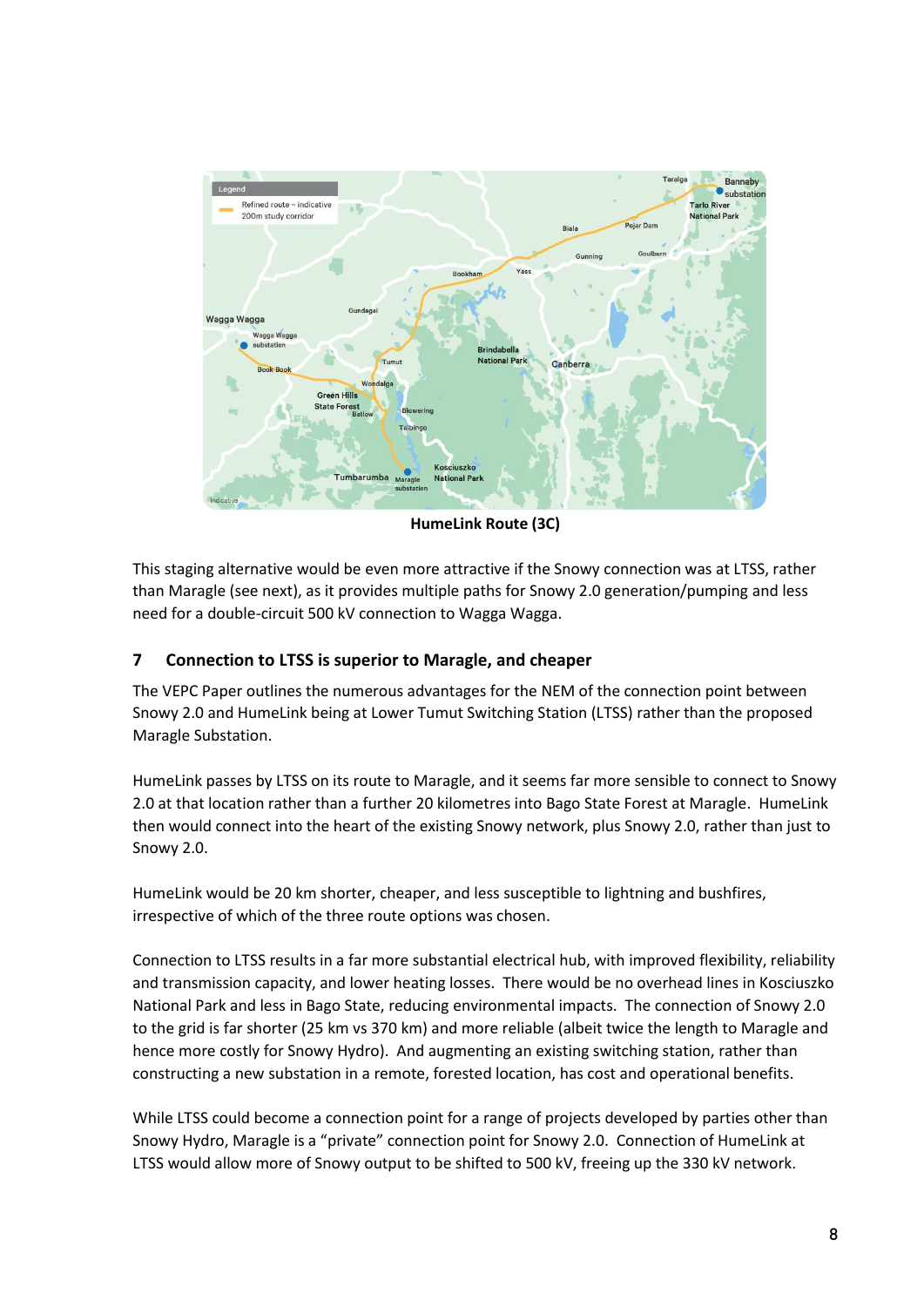TransGrid considers LTSS as unsuitable due to a claimed reduction in network resilience, which we have disputed (see VEPC Paper and NPA Submission on Snowy 2.0 Transmission Connection Response to Submissions).

## **8 Snowy Hydro should pay its fair share of HumeLink**

*"HumeLink will be our largest capital project since construction of our existing network. It involves around 360km of new 500 kV transmission lines in an electrical 'loop' that links the Greater Sydney load centre with the Snowy Mountains Hydroelectric Scheme and Project EnergyConnect in south west NSW."*

The CPA assumes that HumeLink will be deemed to be a shared asset, with its cost added to TransGrid's Regulatory Asset Base and paid for by electricity consumers.

Without question the need for, route, timing, capacity and cost of HumeLink have been determined by the need to connect Snowy 2.0. Were it not for Snowy 2.0, HumeLink would be more than 100 km shorter, ~\$1bn cheaper, have higher capacity, lower losses, be more reliable and not be required till well after 2026 (if at all with its current design).

HumeLink's capacity of 2,570 MW only marginally exceeds Snowy 2.0's pumping/generation capacity of 2,040 MW.

NSW electricity consumers should not have to bear the full cost of HumeLink. The AER, in its obligation to protect the long-term interests of electricity consumers under the NEO, should be advocating a fair apportionment of HumeLink's cost.

This should begin with the apportionment of the proposed \$325m for Early Works, though as we contend later this cost should be reduced substantially.

### **9 Transmission costs keep increasing**

*"This analysis showed the following for our Stage 1 (early works):*

- − *total indirect and labour costs are 4% higher than the equivalent costs for Project EnergyConnect and are 19% higher than AEMO's TCD*
- − *project management and development costs are 4% than the equivalent costs for Project EnergyConnect and are 19% higher than AEMO's TCD*
- − *land and environment costs are within 2% of the equivalent costs for Project EnergyConnect and are 20% higher than AEMO's TCD*
- − *stakeholder engagement costs are 2% lower than the equivalent costs for Project EnergyConnect and are 20% lower than AEMO's TCD, and*
- − *procurement transaction costs are 17% higher than the equivalent costs for Project EnergyConnect and AEMO's TCD. This is due to relatively higher bidder payments for HumeLink in a constrained construction market."*

These further references in the CPA to rising costs don't bode well, especially as AEMO's Draft 2022 Integrated System Plan (ISP) states the project could not be justified if there is a further increase:

*"project costs cannot materially increase from the current estimate of \$3.3 billion. Further work to drive down costs should be undertaken urgently".*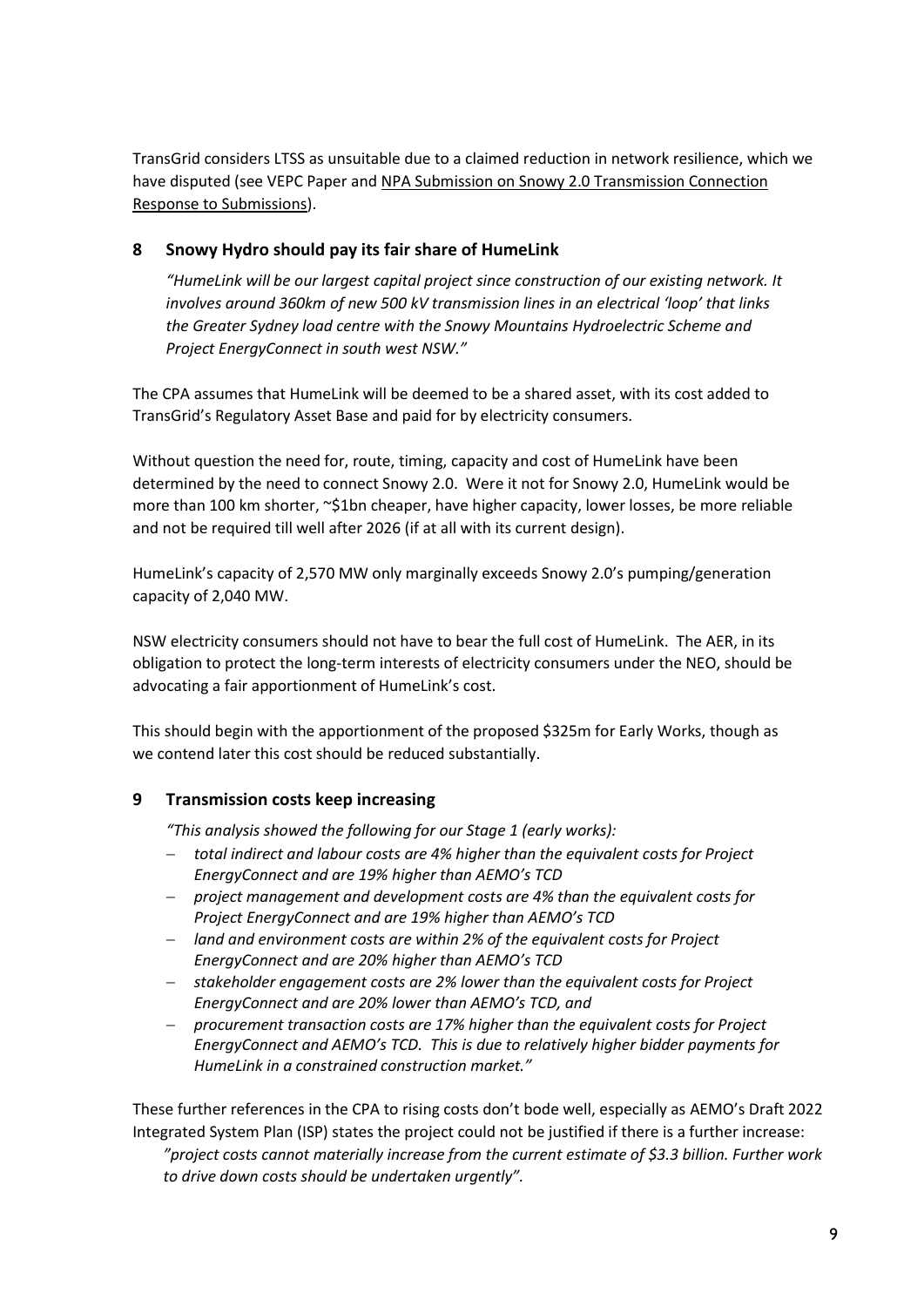The PACR estimate of \$3.3bn is \$2bn higher than the PADR estimate (\$1.3bn) just 18 months earlier. The PACR states that the \$3.3bn estimate has a *"high degree of uncertainty in relation to the accuracy"*, of between -30% and +50%. That is, the cost lies somewhere between \$2.3bn and \$5bn – a range of \$2.7bn!

What will be the stance of the AER and AEMO if the cost increases beyond \$3.3bn and the net benefit becomes even more negative? The prime focus of the early works should be to refine the cost estimate.

## **10 No consideration of factors other than the CBA**

### **10.1 Selection of the best option should be based on more than a cost-benefit analysis**

Other factors beyond a simple mathematical estimate of the net financial benefits should be considered when selecting the preferred option. This is especially relevant when the differences in net benefits between the three options are relatively small – just a few tens of millions of dollars in a project costing thousands of millions.

For example, there are significant differences in the network performance and relative benefits of the route options – Option 2C is best, as is connection to LTSS. There are also significant differences in the environmental impacts on natural areas and in impacts on agriculture, land amenity, tourism and most importantly local communities.

None of such factors have been considered in determining the preferred route option. Many have a financial benefit/cost, which will more than offset any marginal difference in net market benefits.

And the estimation of benefits twenty or more years into the future needs to be viewed with a degree of caution, especially in the case of the HumeLink PACR which has highly optimistic, and in our view unrealistic, assumptions.

One such unrealistic assumption was that Snowy 2.0 will operate (generate or pump) at an average of 1,200 MW for 24 hours/day every day of the year. This would imply that Tumut 3 and other pumped hydro stations were also operating at similar elevated levels. Scaling back this assumption to a more realistic level will result in lower benefits for HumeLink.

## **10.2 Biodiversity offset costs**

*"AEMO identifies the following activities as likely to fall within Stage 1 (early works) for HumeLink:*

• *land-use planning – to identify and obtain all primary planning and environmental approvals, route identification, field surveys, geotechnical investigations, substation site selection, easement acquisition and preparation of option agreements with landowners"*

It is noted that there is no mention of biodiversity offset costs in the list. Though such costs are mentioned in the Scope Definition Document A2 and it is assumed will be incorporated in refining the estimated cost of HumeLink.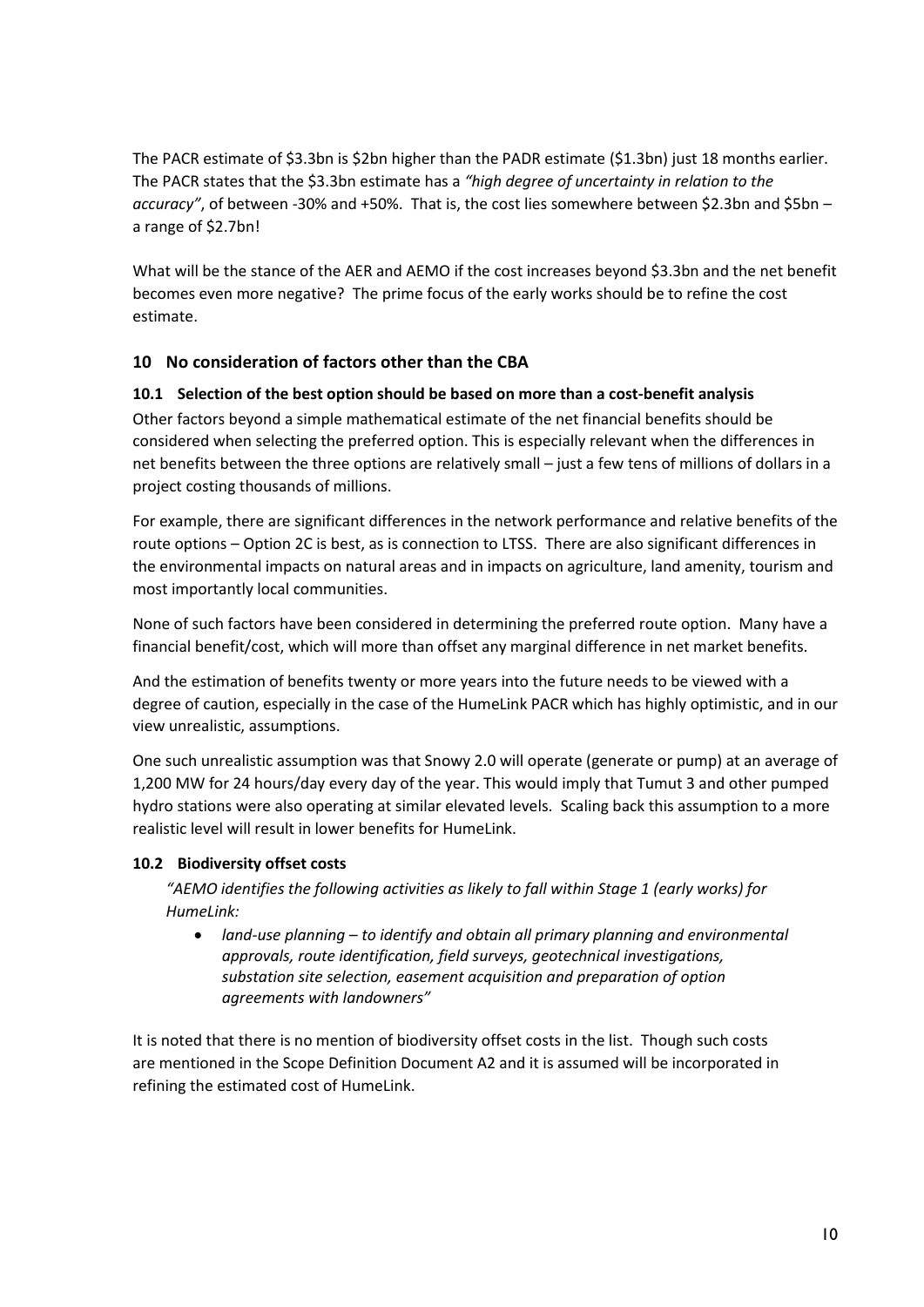### **11 Undergrounding warrants serious consideration**

*"We appreciate that most landowners do not want a new transmission line on their property, and we are continuing to work collaboratively to minimise impacts to landowners wherever feasible"*

(TransGrid statement)

500 kV double-circuit lines are the tallest, bulkiest, and most imposing of all transmission lines in Australia, completely dominating the landscape for tens of kilometres and impacting the environment. 360 kms of lines, with 70m wide easements will result in a massive cleared corridor. The estimated biodiversity cost in the PACR of nearly \$1bn indicates the extent of the impact.

Undergrounding is the most obvious alternative. Whilst the initial capital cost will be higher, there are many offsetting benefits including higher reliability, no exposure to weather events (lightning strikes, bushfires, winds), no sparking of bushfires, lower operating cost, far less environmental impact, reduced biodiversity offset payments, lower easement payments and much less local opposition. Quelling public opposition is itself a significant 'cost saving', as well as avoiding community angst.

A pragmatic approach to choose underground circuits has been adopted elsewhere, e.g. Murraylink (180 km), Directlink (63 km) and the on-shore connection to the proposed Star of the South (the Bass Strait 2,000 MW wind farm).

Undergrounding electricity transmission is standard practice in many overseas countries and should also be seriously considered in NSW for HumeLink and other proposed transmission augmentations. Adopting undergrounding would consolidate the progressive, new-technology, clean and green thrust of the NSW Electricity Infrastructure Roadmap.

Paradoxically, TransGrid is undertaking an investigation of building part or all of HumeLink underground, as a response to widespread landholder opposition.

But the CPA makes only cursory mention of this study, no doubt indicating that TransGrid has no intention of seriously considering underground cables.

As a wider community, we should be prepared to pay a little more for these 'community assets' and minimise their negative impacts on those unlucky enough to be impacted by new lines through their properties or those of their neighbour.

It would be premature for the AER to respond to the CPA before this study is completed and before the Commonwealth and NSW governments had the opportunity to consider contributing to the cost of undergrounding for the good of the wider community. The proportionate contribution from Snowy Hydro should also be determined as part of the AER's decision.

## **12 HumeLink target date can be deferred**

*"The Australian Energy Market Operator's (AEMO's) Draft 2022 Integrated System Plan (Draft 2022 ISP) has defined HumeLink as a staged actionable ISP project with a target delivery date of 2026-27"*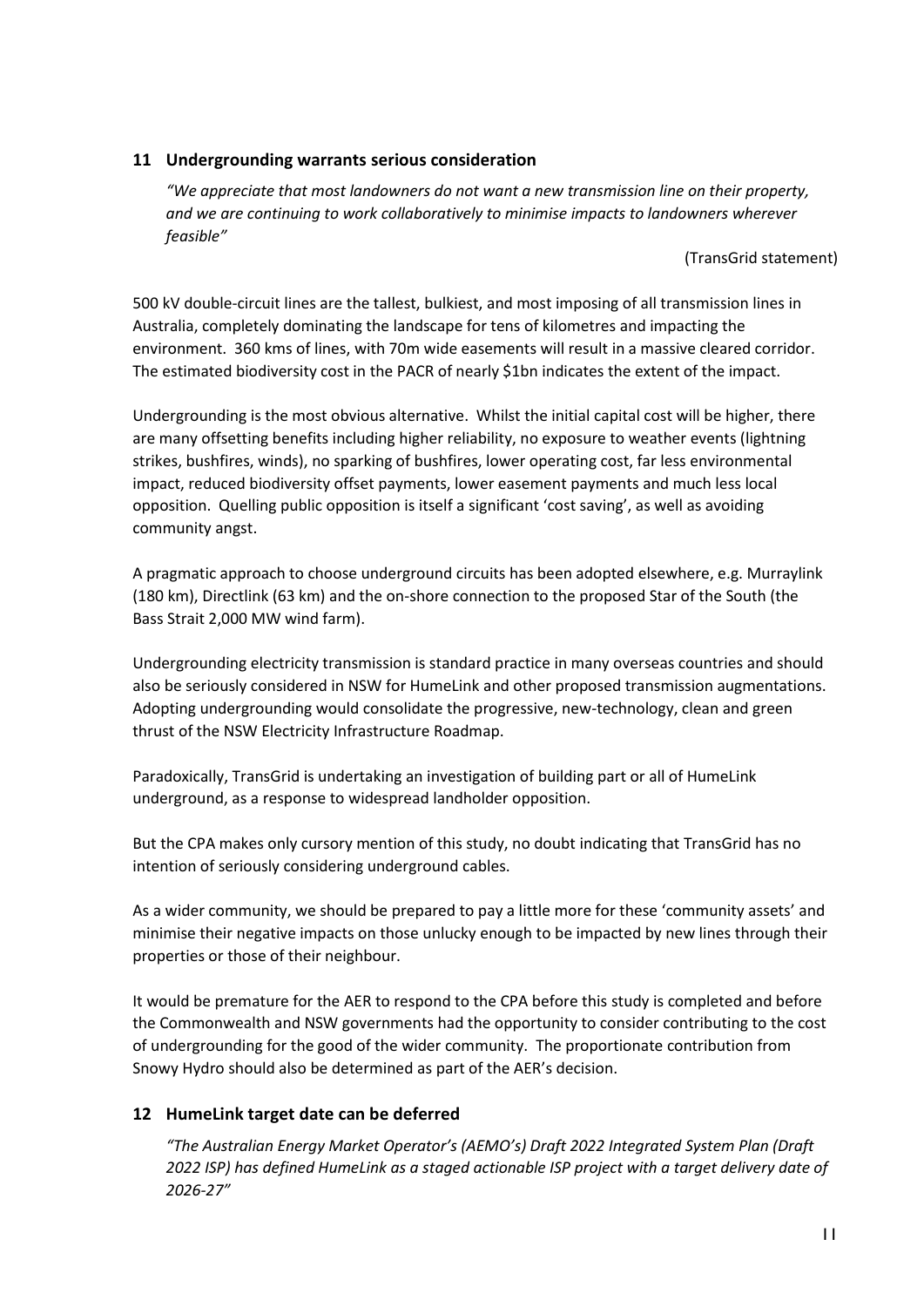It is noted that the ISP indicates that the strictly rules-based optimal timing is for HumeLink to be completed by 2028-29 in the Step Change scenario and 2035-36 in the Progressive Change scenario.

The earlier target date has been proposed to line up with Snowy 2.0's expected commissioning of all six units by the end of 2026. It is noted that Snowy 2.0 was initially to be built by 2021, with this date slipping back every year or so.

Snowy 2.0 continues to run behind schedule and an announcement on a further slippage in timing and costs is imminent. An interview with Snowy Hydro's Managing Director, reported in the Australian Financial Review on 14 April 2022, revealed a looming review *"that has the potential to more than eat up the \$400 million of contingencies included in the latest official figure of \$5.1 billion – despite the protections against cost and schedule changes in the contract – as well as pushing out the current target date of late 2026 for commissioning to be completed".*

Energy experts contend that, with a project of this magnitude and complexity, it is highly likely that there will be further delays and budget increases.

The continual slippages in Snowy 2.0's commissioning will ease any perceived "pressure" to rush through the approvals and build HumeLink as soon as possible.

### **13 Early works can be significantly pared**

*"Table 1 shows our total actual and forecast Stage 1 (early works) capex is \$321.87 million" "Our Stage 1 activities include:*

- *procurement activities (\$104.59m; 33% of capex), including testing tower types and procuring production slots for equipment with long lead times*
- *acquiring land and establishing option agreements for easements (\$22.12m; 7%)*
- *project management and corporate support for procurement, land and environmental activities (\$75.45m; 23%)*
- *project development (\$32.86m; 10%)*
- *land and environmental planning and approval (\$28.85m; 9%)*
- *supporting the procurement process (\$27.55m; 9%)*
- *consulting with stakeholders and the community (\$18.56m; 6%)*
- *seeking regulatory approvals (\$11.90m; 4%)."*

(condensed extract from CPA)

The proposed expenditure of over \$300m is substantial. It is also relatively high, at 10% of the estimated total cost of the total project (\$3.3bn), no doubt driven by the perceived requirement for HumeLink to be built by 2026 in time for Snowy 2.0's commissioning – a tight deadline.

AEMO's Feedback Loop Notice refers to 'early works' being:

*"Pre-construction activities that can be taken now, while keeping open the option to either continue, defer, or cancel the project as new information becomes available"*

With the ongoing slippages in Snowy 2.0, much of the proposed early works expenditure could be deferred, for example the advanced procurement of long lead time equipment (\$105m + \$29m).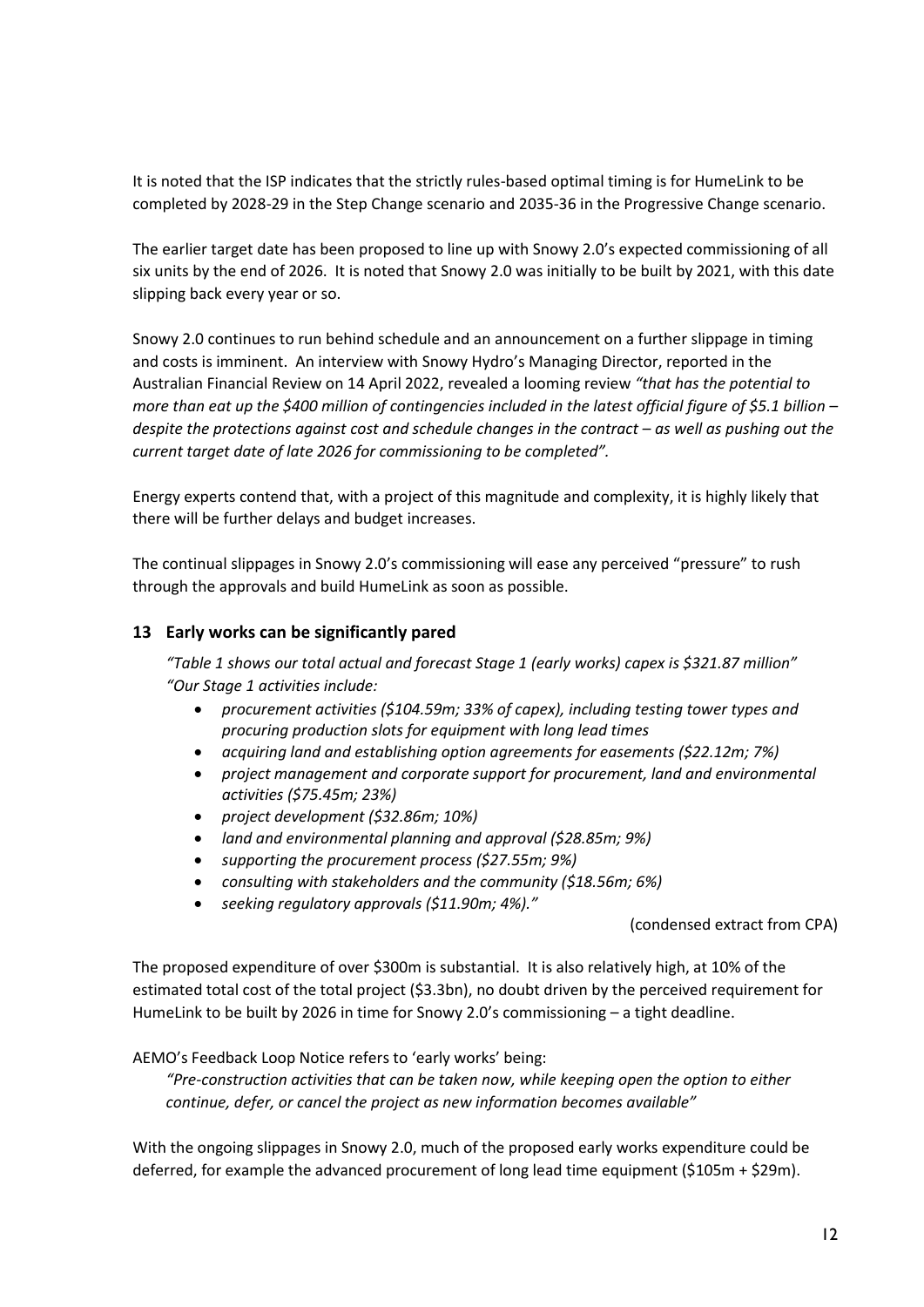The early works stage should focus on refining the route (which option is best), design and cost (to a much narrower range than -30%/+50%) to inform a decision on whether or not to proceed and by when. It need not include major commitments for procurement and regulatory approvals.

This would result in a significantly lower expenditure for the early works stage than that proposed in the CPA.

### **14 Stakeholder participation**

*"Stakeholder participation in the consultation processes prescribed under the RIT-T framework is critical to ensuring that RIT-T proponents demonstrate how they have addressed stakeholder concerns, and we strongly encourage the National Parks Association to participate fully in the RIT-T consultation processes in order to contribute to robust RIT-T outcomes"*

(AER Correspondence)

NPA looks forward to a robust RIT-T outcome in the best interests of electricity consumers, the community and the environment.

I can be contacted at garyd@npansw.org.au or on 0432 757 059

Yours sincerely,

 $\overline{\ast}$ 

Gary Dunnett Chief Executive Officer **National Parks Association of NSW** *protecting nature through community action*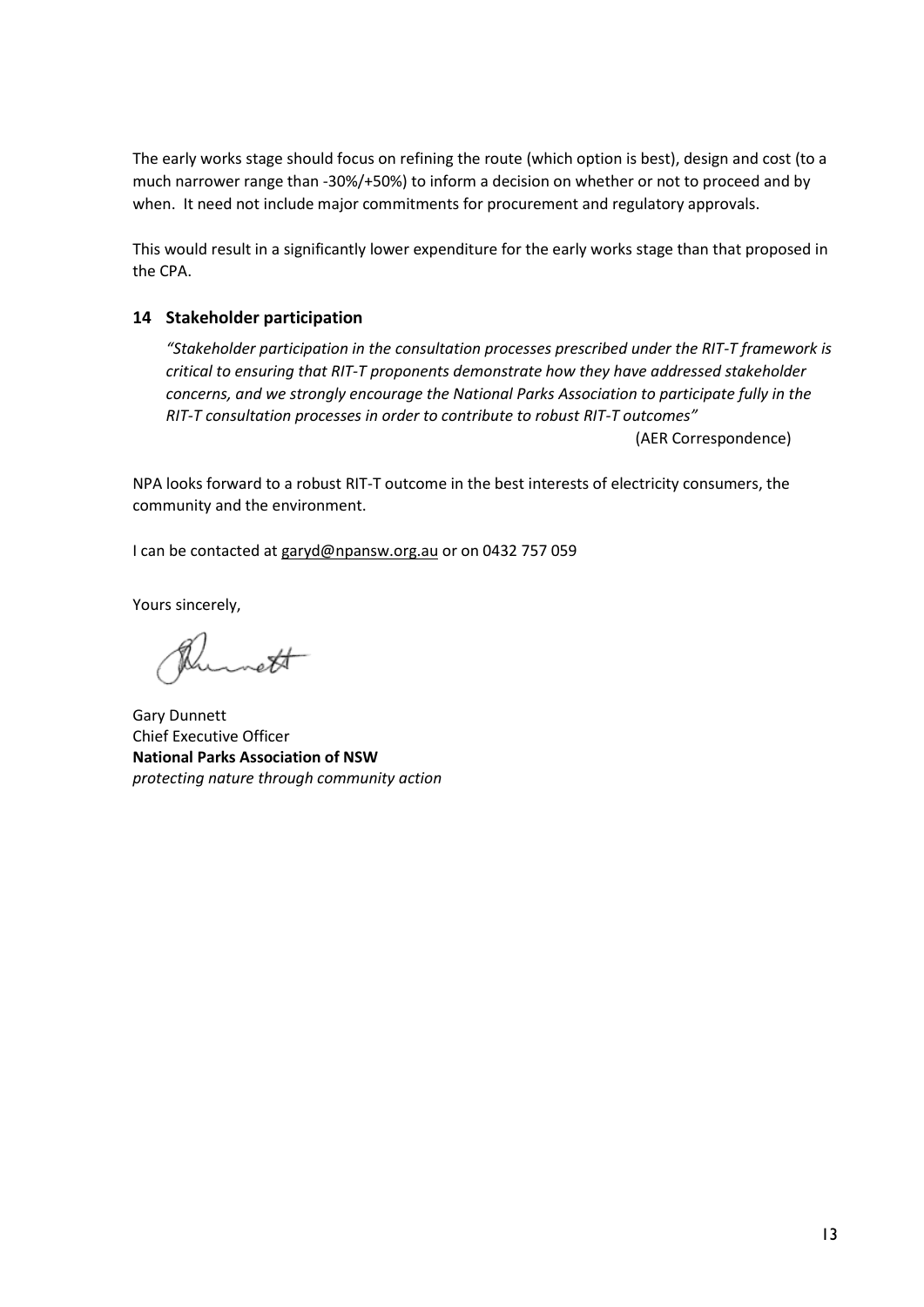#### **Attachment A**

#### **AER Letter of 8 April 2022**

*(with response returned on 14 April 2022 in blue italic)* 

AUSTRALIAN ENERGY REGULATOR Level 17, Casselden 2 Lonsdale Street Melbourne Vic 3000 GPO Box 520 Melbourne Vic 3001 tel: (03) 9290 1800 www.aer.gov.au

Our Ref: REF47337

8 April 2022

Mr. Ted Woodley Executive Member National Parks Association of NSW Pyrmont NSW 2009

Dear Mr. Woodley

Thank you for your correspondence to the AER dated 17, 24 September 2021 and 17 January 2022, and meetings with AER staff, in which you raised concerns about Transgrid's Project Assessment Conclusions Report (PACR) published on 29 July 2021 for the 'Reinforcing the NSW Southern Shared Network' (Humelink) regulatory investment test for transmission (RIT-T).

*Thank you for your letter responding to my concerns (and those of NPA and others) with the HumeLink PACR (albeit nearly seven months after my first email objecting to TransGrid's proposals and preferred option).*

*For completeness, I corresponded three other times on 2, 8 and 22 December 2021. I also wish to acknowledge several phone calls from Jesse Price in the past few months concerning the timing of the AER's response (thank you) together with our zoom meeting on 27 October 2021.* 

*My correspondence on 22 December 2021 and 17 January 2022 concerned the PACR Addendum, referring to new information and issues not canvassed in the PACR. (Such new concerns and objections were well within any 30-day deadline for commenting on or lodging additional disputes on the PACR Addendum, if permitted.)*

As you are aware, the AER is responsible for developing and maintaining guidelines for the application of the RIT-T. The AER also has a specific dispute resolution function for disputes raised by interested stakeholders during the RIT-T process. As noted in our 27 October 2021 meeting, we could not treat the issues raised in your report titled "A review of the HumeLink Project Assessment Conclusions Report" dated 13 September 2021 as a formal RIT-T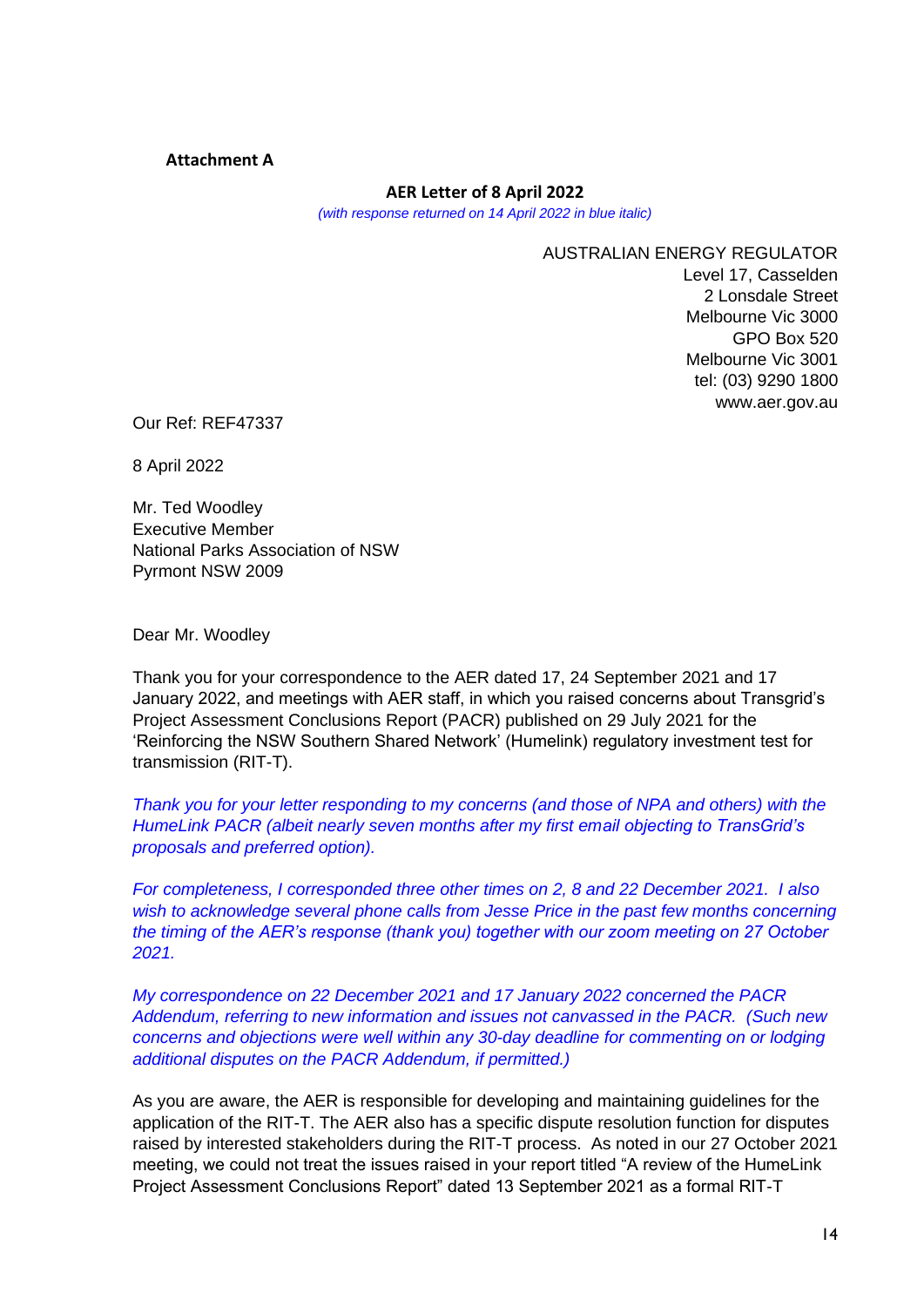dispute as they were received after 30 August 2021<sup>5</sup>.

*As you would appreciate, after the release of the PACR we were concentrating on analysing the PACR and contributing to the Victorian Energy Policy Centre (VEPC) Research Paper Review of HumeLink PACR, 16 Sep 2021. Until we had fully researched the inconsistencies and failings of the PACR could the VEPC Paper be completed and publicly posted, and were we in a position to submit soundly based objections to the AER.*

*The (48 page) VEPC Research Paper was provided to the AER as soon as it was completed, just six weeks after the PACR was released on 29 July 2021.*

*For there to only be a 30-day deadline to submit well-researched objections is unrealistic, particularly for stakeholders without full-time salaried resources. Though we note your reference to the letter-of-the-law in NEM Clause 5.16B(c).*

*It seems incongruous with the AER's role for it to ignore a comprehensive analysis of the PACR by such a reputable organisation as the Victorian Energy Policy Centre that revealed fundamental flaws in the PACR and its reasoning for the preferred option, simply because the Paper was completed two weeks after an unpublished deadline. Surely, all relevant information on the RIT-T that becomes available should be considered by the AER, irrespective of its origin, format or timing.*

*Our objections to the PACR were submitted on 17 September 2021, more than two months before the AER issued its Determination of a Notice of Dispute on 24 November 2021 with regard to the objection received from Wunelli Pty Ltd. The AER's Determination required TransGrid to "amend its PACR as part of the RIT-T". (TransGrid applied the milder terminology of 'PACR Addendum' rather than 'PACR Amendment'.)*

*Also, our objections were submitted before four of the AER's five Requests (to TransGrid) for additional Information. Acting on the NPA submission should not have delayed AER's processing and would have ensured that the PACR was more rigorously assessed.*

*The PACR dispute process and its deadlines would be known to very few, especially as it was not mentioned by TransGrid nor was in the HumeLink PACR. We would contend that the dispute process should be highlighted in future PACRs, similar to the notification provided in Environmental Impact Statements of the opportunity to make submissions to support, object to or comment on the EIS.*

*It is also relevant to note that NPA informed the AER of our concerns with HumeLink well prior to the PACR (on 30 November 2020 and 18 January 2021). Our request to discuss our concerns resulted in a meeting on 15 June 2021. I recall that the main advice from the AER at that meeting was to talk with TransGrid (which we had already done at that time, and then did again).*

However, the AER has considered the issues raised in your correspondence and our responses are detailed below.

*Thank you for your letter, but it seems that the AER has not assessed the PACR to any* 

 $5$  NER, clause  $5.16B(c)$ .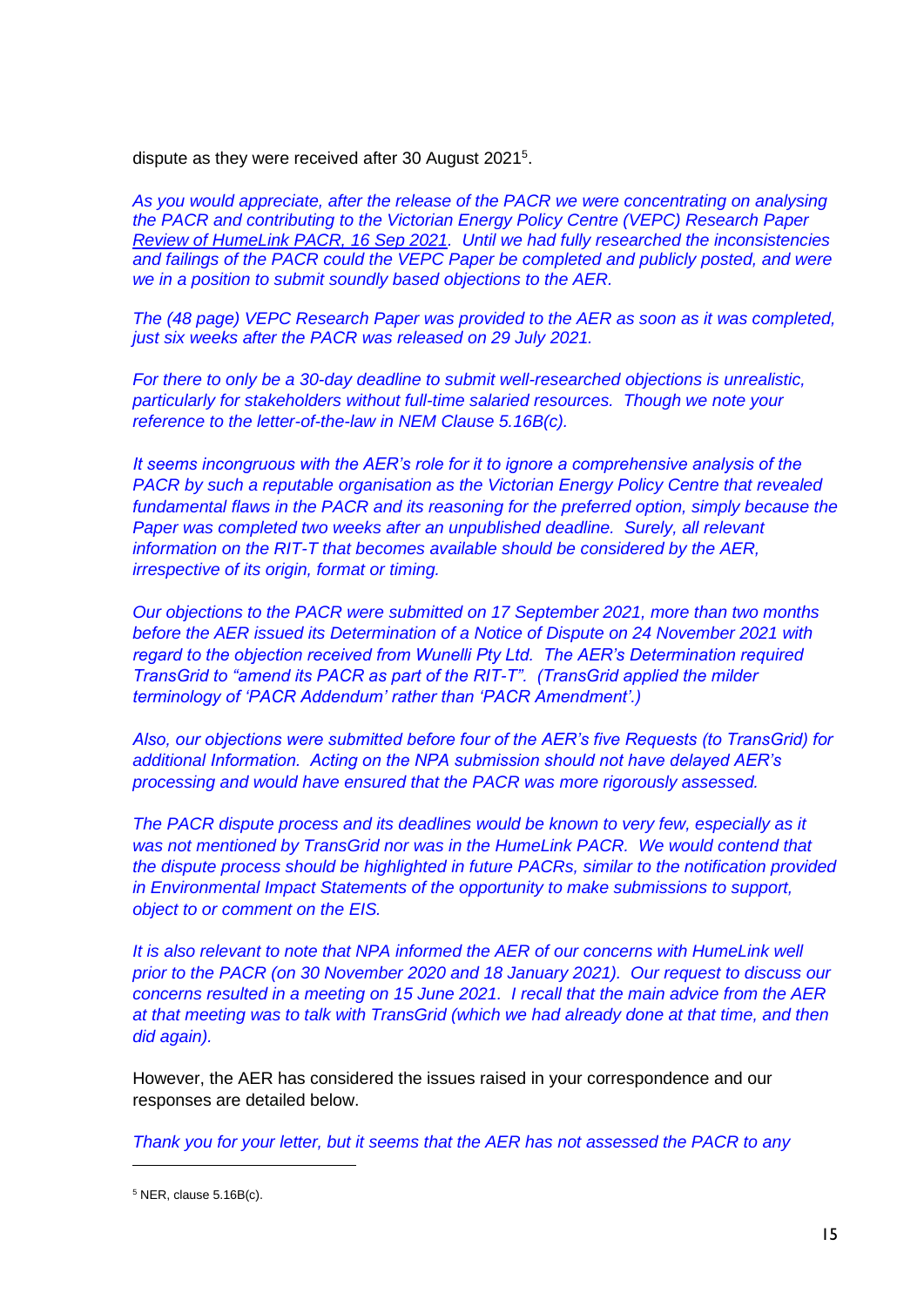*significant extent and has, at best, only cursorily "considered the issues raised in our correspondence".*

*This is a serious call, not made lightly, but it seems to us that the AER has abrogated its responsibility under the National Electricity Objective (NEO) to protect the interests of electricity consumers.*

### **Role of the AER**

The AER understands that your correspondence sought guidance on the role of the AER in RIT-T processes such as Humelink. The AER's role for actionable ISP RIT-Ts such as Humelink is set out in the NER is as follows:

- a. Developing the CBA and RIT-T guidelines under clause 5.22.5 of the NER
- b. Resolving disputes in accordance with clause 5.16B of the NER
- c. Assessing whether an exemption to a re-application of the RIT-T following a material change in circumstances should be determined under clause 5.16A.4(n); and
- d. On receipt of a contingent project application, assessing whether an actionable ISP project trigger event has occurred under clause 5.16A.5, and accordingly, making a determination in respect of cost recovery under clause 6A.8.2.

*This appears to be an extremely narrow interpretation of the AER's role as the regulator responsible for protecting the long-term interests of consumers by contributing to the achievement of the NEO, in this case through the RIT-T process.* 

### *The National Electricity Objective*

*"to promote efficient investment in, and efficient operation and use of, electricity services for the long term interests of consumers of electricity with respect to:*

- *price, quality, safety and reliability and security of supply of electricity*
- *the reliability, safety and security of the national electricity system."*

*The above list makes no mention of any role for the AER to actually assess the PACR. Surely that self-imposed limited involvement prevents the AER from contributing to achieving the NEO.* 

*There seems to have been no assessment by the AER of the HumeLink PACR (or its subsequent Addendum), at least not to the degree appropriate for a \$3.3bn project – the most expensive transmission augmentation in the history of the NEM.* 

*If the AER does not review the adequacy, accuracy and recommendations in the PACR, who does, and how does the AER meet its obligation to contribute to achieving the NEO for this massive project?*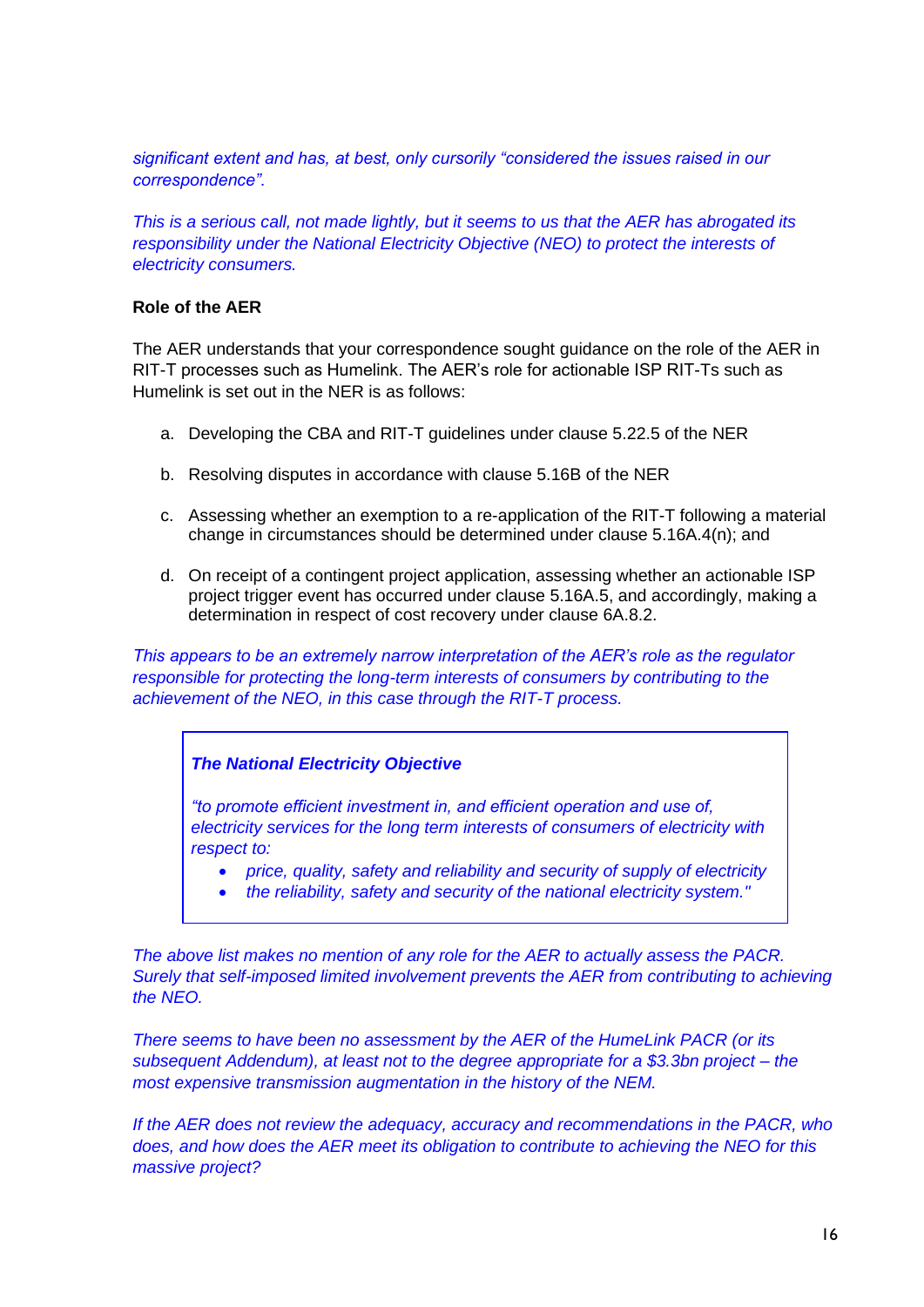*The AER only seems to have become 'involved' in the RIT-T process after receiving the dispute from Wunelli, through issuing TransGrid with (five) Requests for Information and then making its Determination of a Dispute on 24 November 2021 (Role b. above).* 

*Had the Wunelli dispute not been lodged, would the AER have taken any action to question the PACR or seek further information? What initiative does the AER take to assess a PACR other than taking a purely reactive role of becoming 'involved' when a party raises an issue?*

*Analysing the PACR should not be left to individual stakeholders, like Wunelli or the VEPC or NPA. It is clearly the responsibility of independent, well-resourced entities, primarily the AER.*

*TransGrid subsequently released its PACR Addendum on 17 December 2021, confirming its preferred option (3C). We wrote to the AER on 22 December 2021, updated on 17 January 2022, questioning the analysis and conclusions of the Addendum, contending that Option 3C was not the best option.* 

*There is no indication of the AER assessing the Addendum or 'resolving' the dispute. It would appear that the AER has interpreted its Role b. to act merely as a post-box to convey the dispute to TransGrid for its response, and no more.*

*Has the AER 'resolved' the dispute?* 

*What analysis has the AER undertaken of the PACR and the Addendum?*

*The only public announcement since release of the Addendum was by AEMO on 27 January 2022, issuing its ISP Feedback Loop Notice for the HumeLink Early Works in response to TransGrid's request two days earlier. That Notice stated that "in December 2021 TransGrid completed the RIT-T to assess the technical and economic viability of the project. The RIT-T estimated net market benefits for the project of \$491 million". AEMO's Notice made no mention of the AER and its regulatory role and seems to have assumed that the RIT-T process was completed with the release of the PACR Addendum (i.e. with no subsequent analysis required). It would appear that AEMO has usurped the AER's regulatory role in 'approving' the PACR and authorising the RIT-T to move to the next stage.*

*In the interests of public transparency, will the AER be making an announcement covering its analysis and apparent acceptance of the PACR, the Addendum, resolution of the dispute and authorising progression to the next stage of the RIT-T process? If not, how will the AER assure its stakeholders that it has been protecting the interest of electricity consumers with this multi-\$billion project.*

### **Cost estimates of credible options**

The AER acknowledges your concerns that actual project costs associated with Humelink may differ from the estimated costs in the PACR and this could alter the conclusions set out in the PACR, in particular, where the Environmental Impact Statement (EIS) and route selection is yet to be finalised. The RIT-T Guidelines $6$  require the RIT-T proponent to calculate the expected cost of each option under a range of different reasonable cost

<sup>6</sup> https://www.aer.gov.au/networks-pipelines/guidelines-schemes-models-reviews/rit-t-and-rit-d-application-guidelines-2018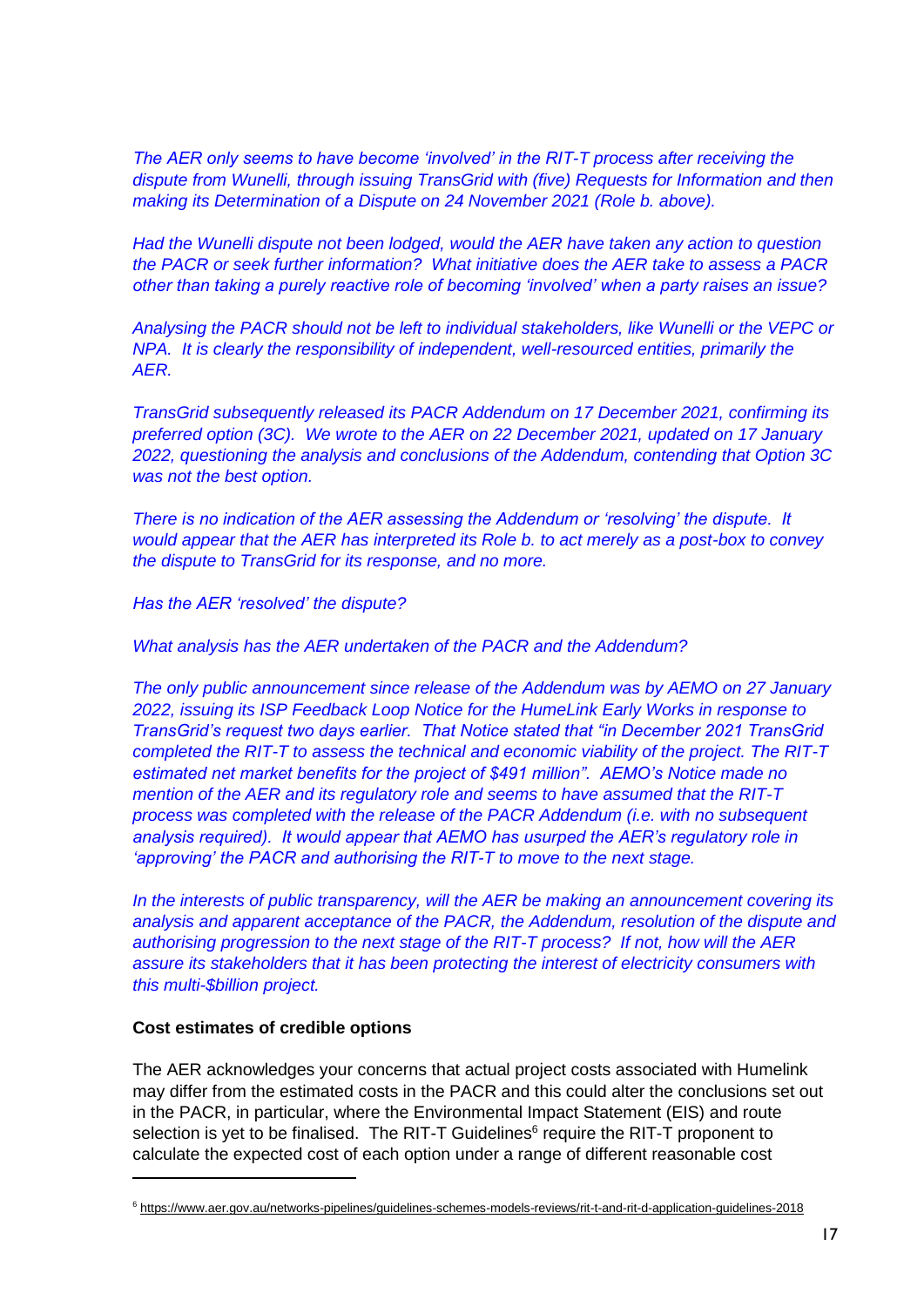assumptions and subject to a probability weighting<sup>7</sup>.

There are mechanisms for assessing the impact of material cost changes, including TransGrid's obligations under cl. 5.16A.4(n) of the NER, which requires it to re-apply the RIT-T for a material change in circumstances. In the case of Humelink, Transgrid undertook further sensitivity analysis to test the robustness of the PACR outcome<sup>8</sup>. The AER will engage further with Transgrid as the Humelink EIS process progresses to understand any impacts to the cost inputs estimates for Humelink. In addition, the operation of the decision rules and feedback loop applicable to the implementation phase of Humelink under AEMO's ISP Update are intended to limit any material cost increases $9$ .

*As you mention, the PACR includes sensitivity analyses. But as was pointed out in our correspondence and the VEPC Paper, some of the designated sensitivity scenarios are now certainties (viz. Kurri Kurri and Tallawarra B Gas Power Stations proceeding, and VNI-West being delayed) resulting in reduced benefits for HumeLink of \$100's millions.*

*In the AER's view did the PACR include all relevant sensitivity analyses? What about other mooted electricity projects, such as further renewable energy generators, major battery and pumped storage projects, and further gas/hydrogen generators?*

*Also, there are questions on the overestimated benefits in the PACR and Addendum. For example, the unrealistic operation levels for Snowy 2.0, averaging 1,200 MW of pumping/generating continuously.*

*Has the AER assessed TransGrid's estimates for costs or benefits? If not, who has? How has the NEO been met?*

### **Cost estimates related to PACR Option 1C-new**

We note your concerns about the higher line cost estimates for Option 1C-new compared to Option 1 C and the higher line and biodiversity cost estimates of Option 1 C-new compared to Option 3C.

The AER sought further clarification from Transgrid to understand the cost estimates used in the amended PACR related to Option 1C-new, including the underlying methodology.

Transgrid has advised the AER that it applied a consistent methodology in determining the estimated costs of Option 1C-new, Option 2C and Option 3C in the PACR and Addendum. Transgrid advises that the cost difference between Option 1C new and Option 1C arises because:

- Option 1C is based on a \$/km rate; and
- Option 1C-new is based on the concept design quantities for Options 2C and 3C, which provide more accurate information to inform the cost estimate than it previously used in the assessment for Option 1C.

*TransGrid's response indicates that different costing methodologies were applied for 1C and* 

<sup>7</sup> RIT-T Guidelines, p 52.

<sup>8</sup> Transgrid, Humelink PACR, 29 July 2021, p.54-57

<sup>9</sup> AEMO, 2020 ISP Update, p 66.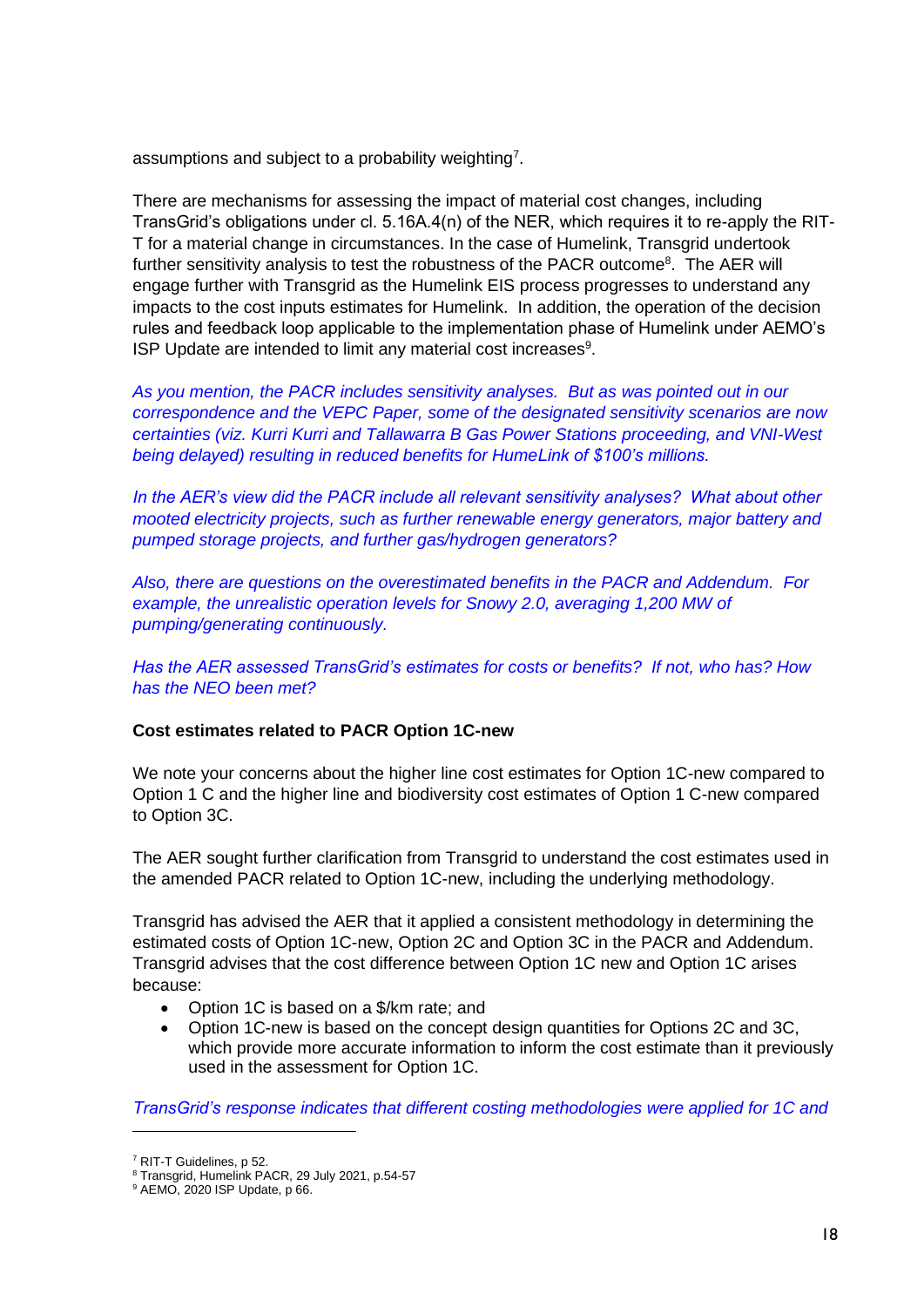*2C/3C in the PACR. Surely this should have been mentioned - the PACR implied a common methodology:*

#### *Extract from page 24 of PACR:*

*"We consider our cost estimates to be 'class 4' estimates, which is in-line with the level of accuracy expected at this stage of the investment process. For example, AEMO commented during the consultation process on its transmission cost database that the cost certainty at the PACR stage is typically between -30 per cent and +50 per cent ('class 4' estimates) or -20 per cent and +30 per cent ('class 3' estimates)".*

Transgrid further advises that if a consistent approach to cost estimation was adopted for Option 1C, this option would have been more expensive than Option 1C-new.

### *Obviously, Option 1C, being a combination of single and double circuit, has to be more expensive than 1C-new, all double circuit.*

In determining the overall estimated project costs for Option 1C-new, Option 2C and Option 3C, Transgrid determined a 'base cost' estimate based on the scope of each option, which is then added to a contingency amount for each option that accounts for known and unknown risks.

Transgrid advises that the contingency amount is assessed as a percentage of the base cost estimate, however it is not specific to any particular scope element of the relevant option. Rather, it relates to the relevant option in its entirety. Transgrid advises that there are distinct geotechnical and landscape factors that affect the overall cost estimate of a credible option. In particular, Transgrid advises that the Blowering to Wagga scope element of Option 3C is much flatter and allows easier access compared to the Maragle to Bannaby scope element, which is a more mountainous terrain and therefore is more difficult to access. Further, Transgrid states the Maragle to Bannaby scope element is also:

- characterised by more complex geotechnical conditions (i.e. underground conditions such as hard-rock); and
- relatively more environmentally sensitive and has higher expected biodiversity and land acquisition costs.

Accordingly, Transgrid considers that prorating the lump sum contingency to individual scope elements of a particular option is not appropriate as the risks associated with each scope element is not calculated in isolation but rather for each option in its entirety.

*It is accepted that different route sections will incur differing costs, but TransGrid did not provide section costs to back up this general 'explanation'. The AER should have requested such basic information to confirm the cost differences between the top two options.*

*Our quick extrapolations from the data in the Addendum indicates anomalies in the estimated costs between Options 1C-new and 3C.* 

*For example, the line cost per kilometre of the Maragle to Wagga Wagga section is less than half the Maragle to Bannaby section, and the biodiversity cost is about a quarter:*

• *M-WW line cost is \$2.7m/km [(\$1,796m(3C) - \$1,545m(1C-new))/94 km] compared to M-B of \$5.7m/km [\$1,545m(1C-new)/272].*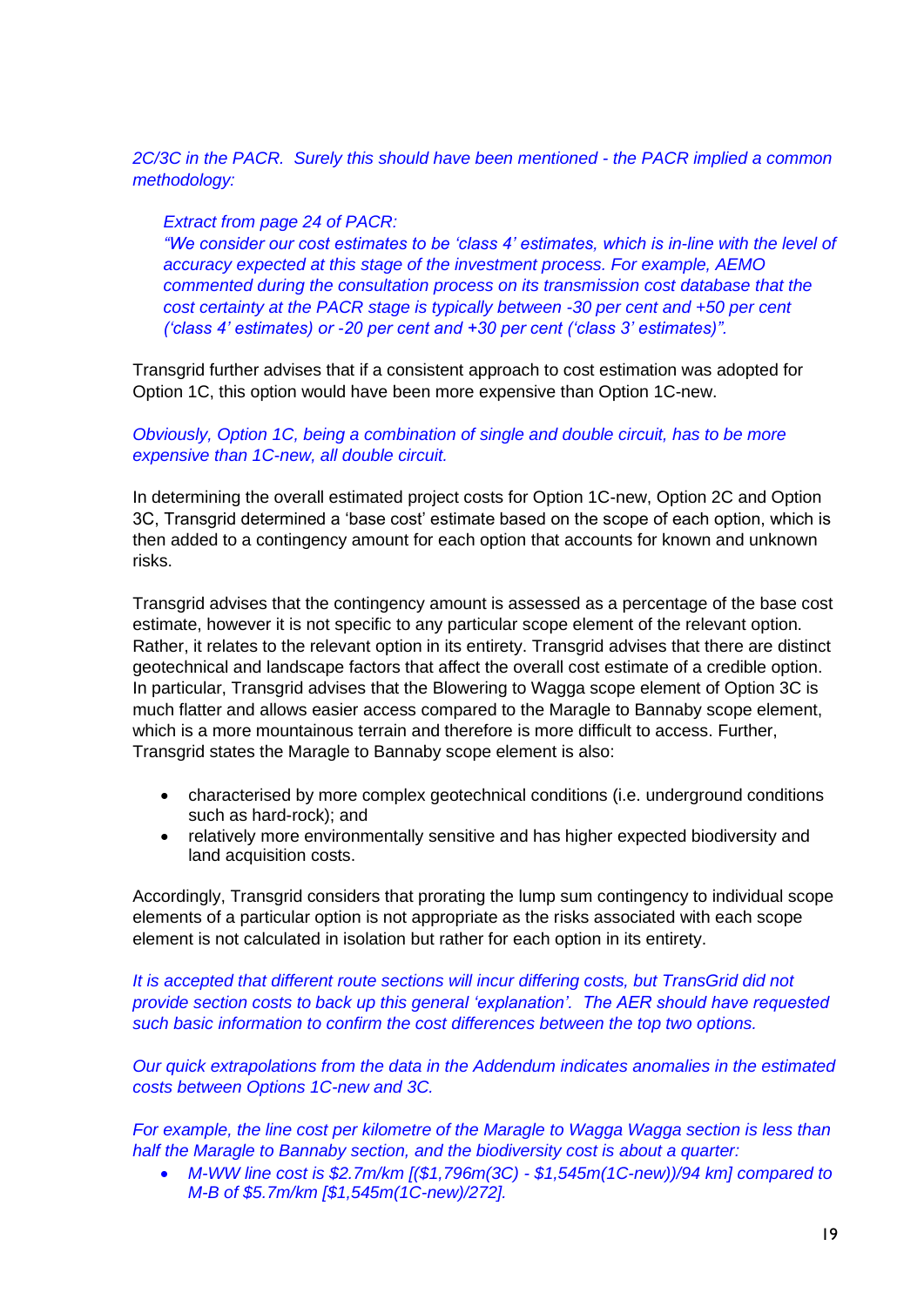• *M-WW line biodiversity cost is \$0.8m/km [(\$894m(3C) - \$821m(1C-new))/94] compared to M-B of \$3.0m/km [\$821m(1C-new)/272].*

*It is inconceivable that the (slightly) different topographies would result in such a disproportionate difference in costs. Also, the first 25 or so kilometres of the Maragle to Wagga Wagga section, which accounts for a quarter of its length, is common with the Maragle to Bannaby section. The extremely cheap estimate for the Maragle to Wagga Wagga section serves to improve the relative cost of Option 3C to Option 1C-new.*

*Has the AER assessed TransGrid's cost estimates and explanation for the apparent anomalies between 1C-new and 3C? If TransGrid has provided biased estimates, the relative net benefit for Option 1C-new compared to Option 3C could be even greater than our contentions.*

### **Consideration of credible options**

As set out in our Humelink Dispute Determination, the NER requires RIT-T proponents to consider all options it could reasonably classify as credible options.<sup>10</sup> It is important to recognise that a credible option may be an option or group of options. Thus, it is permissible for a RIT-T proponent to group variations of an option together as long as the overall costbenefit analysis of each variation is expected to be similar.<sup>11</sup>

The AER acknowledges your view that Lower Tumut Switching Station connection point should have been considered as a credible option or an undergrounding option in its PACR. However, we understand that Transgrid as the jurisdictional planner and AEMO as the national planner (ISP) did not identify the Lower Tumut Switching Station connection point or an undergrounding option as a credible option in its PACR and latest ISP.

*TransGrid considers LTSS is unsuitable due to a claimed reduction in network resilience, which we have disputed (see VEPC Paper and recent NPA submission on Response to Submissions on the Snowy 2.0 Transmission Connection EIS (attached)). If there is a concern with locating HumeLink next to existing lines near LTSS then why is TransGrid planning to do exactly that further along the route. Anyway, HumeLink can be located away from existing lines at LTSS.*

*AEMO's ISP simply adopted the route proposed by TransGrid. We are not aware of AEMO*  being involved in the selection of Maragle as the connection point or any consideration of *LTSS as an alternative. We note (again) that HumeLink passes by LTSS, and it seems far more sensible to connect to Snowy 2.0 at that location rather than a further 20 kilometres into Bago State Forest, with a cost saving to HumeLink of tens of \$millions and reduced susceptibility to lightning and bushfires.* 

*A fundamental issue here is that TransGrid is acting as both the NSW network planner for HumeLink and as a contractor to Snowy Hydro for the Snowy 2.0 Transmission Connection. The cheapest option for the Snowy 2.0 connection is to Maragle, whereas the cheapest (and better network) option for HumeLink is for the connection point to be at LTSS.*

<sup>10</sup> NER, clause 5.15.2(b).

<sup>&</sup>lt;sup>11</sup> AER, Determination on RIT-T dispute - TransGrid -Humelink, 24 November 2021, p.19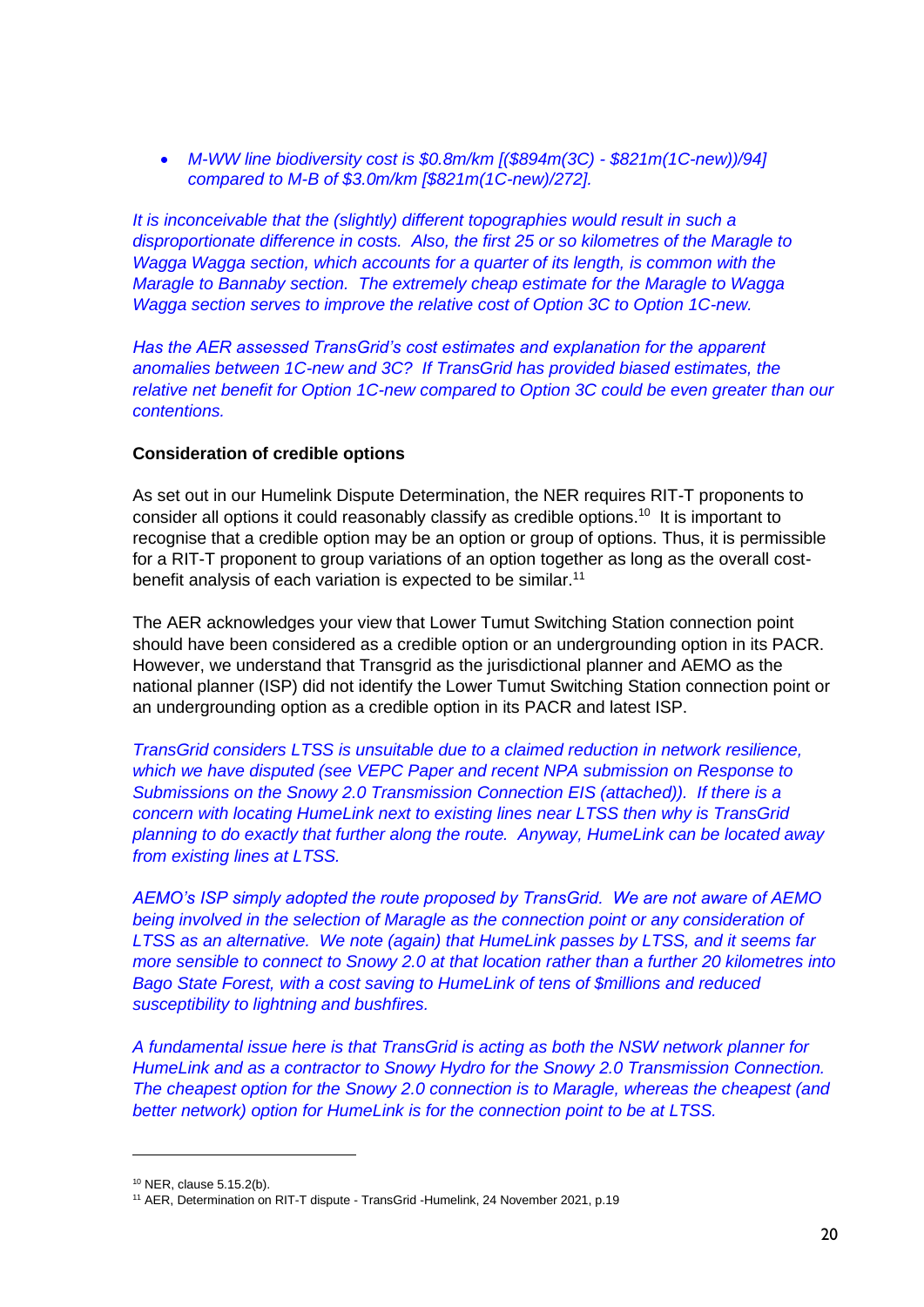The proposed credible options and the connection at Maragle was also subject to consultation during the RIT-T process and we are not aware that this issue was raised.

*We have been raising the LTSS option for over a year. It was raised at meetings with the AER, AEMO and publicly in the NPA Submission on Snowy 2.0 Transmission Connection EIS, 2 April 2021, the Open Letter to Ministers Stokes and Kean, 18 Jan 2021, and the VEPC Paper.*

In this context, the AER also notes that the NER provides that the RIT-T must not require a level of analysis that is disproportionate to the scale and likely impact of each credible option being considered.<sup>12</sup>

*LTSS is a far better connection point than Maragle for Snowy 2.0 and HumeLink for many reasons outlined in previous correspondence. It would seem that the AER considers this (fundamental) issue of HumeLink's connection point to Snowy 2.0 as not within its area of responsibility, and nor does AEMO. How does the AER's failure to consider this issue address its fundamental obligation to contribute to meeting the NEO?* 

### **Treatment of Snowy 2.0 and committed projects in Humelink RIT-T**

Transgrid's analysis considers that the Snowy 2.0 project satisfies the definition of a committed investment under the RIT-T. That is, that Snowy 2.0 meets the requirements of the definition of a committed investment which are identified in the RIT-T.<sup>13</sup> The criteria for a committed project are set out in the RIT-T instrument which can be accessed here. Given that Snowy 2.0 is a committed project, the RIT-T requires that it must be included in all states of the world.<sup>14</sup> Snowy 2.0 is therefore included in the base case without the Humelink investment. This means the costs (and some of the benefits) of Snowy 2.0 are not included in the estimated incremental costs of new generation investment associated with the options for transmission upgrades to connect Snowy 2.0.

*We do not dispute that Snowy 2.0 has been committed by Snowy Hydro and the Commonwealth Government. However, we believe the costs of Snowy 2.0 should be included in the cost-benefit analysis (CBA) if the benefits of Snowy 2.0 are.*

*Nevertheless, how does the AER know what assumptions have been made if it hasn't assessed the CBA?*

In addition, Transgrid notes in its Humelink PACR that Snowy 2.0 has received environmental approval and construction approval by the federal government in mid-2020.<sup>15</sup> The PACR also refers to the 2020 ISP and AEMO's Inputs Assumptions and Scenarios Report published in July 2021, where AEMO considers Snowy 2.0 as a committed generator. AEMO is required under the AER's Cost Benefit Analysis Guideline,<sup>16</sup> to determine whether a project meets the definition of a committed/anticipated project based on the criteria identified in the RIT-T instrument. In accordance with the  $NER^{17}$ , the RIT-T instrument specifies that

<sup>12</sup> NER, cl. 5.15A.3(b)(2).

<sup>13</sup> RIT-T, p.13.

<sup>14</sup> RIT-T, p.11.

<sup>15</sup> Transgrid, Humelink PACR, 29 July 2021, p.11.

<sup>16</sup> AER, Cost benefit analysis guidelines, August 2020, p.14-18

<sup>17</sup> NER clause 5.15A.3(7)(iv)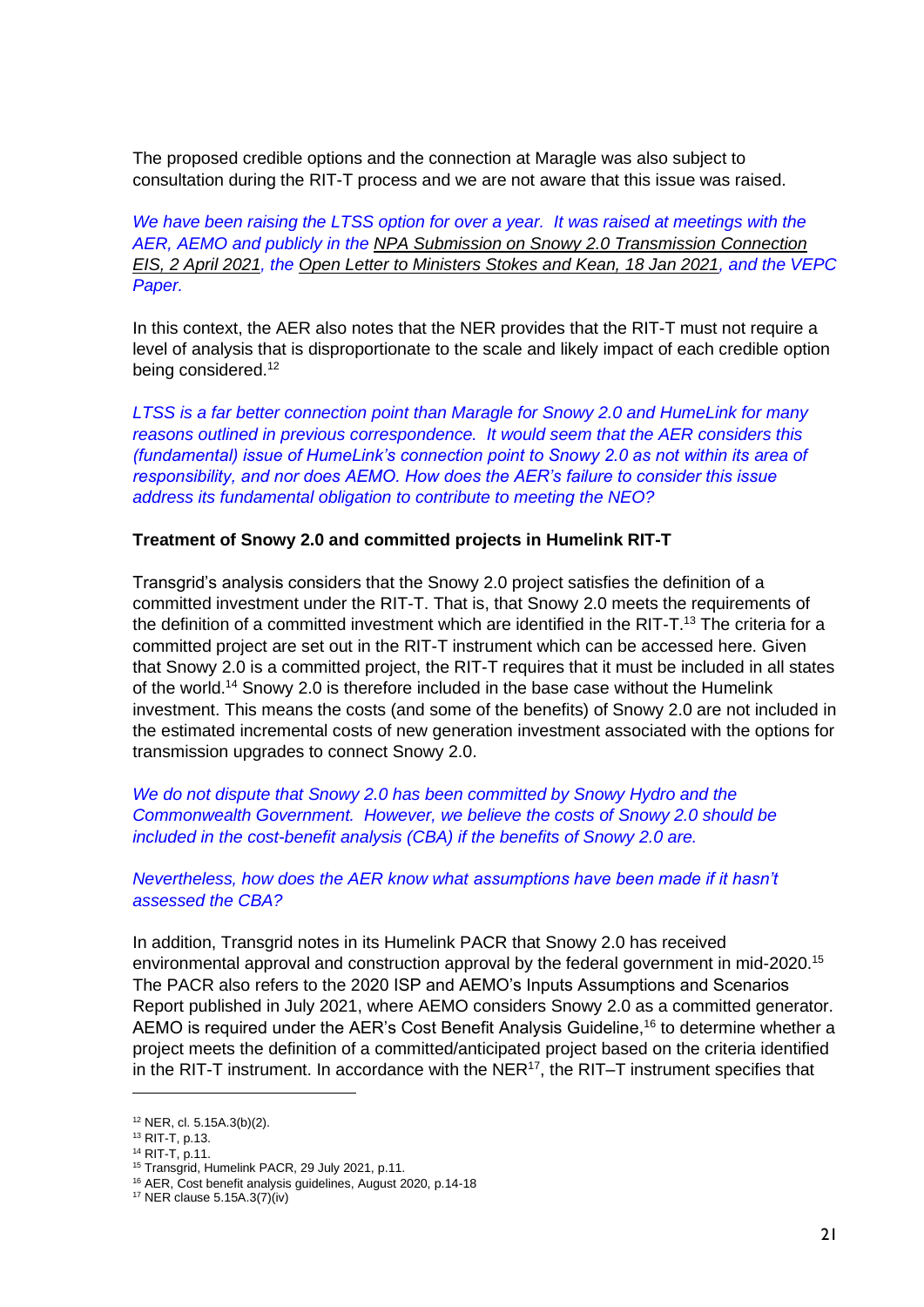the RIT–T proponent must adopt the most recent ISP parameters or identify and provide demonstrable reasons for why an addition, omission or variation to the ISP parameters is necessary.

### **Treatment of market benefits and apportionment of costs**

The RIT-T selects the preferred option which maximises the net market benefit to all those who produce, consume and transport energy in the NEM.

*As we have previously stated, the selection of the preferred option only rests on the results of a CBA, ignoring any consideration of many other relevant factors (network, environment, social impacts etc) that are relevant for protecting the interests of consumers.*

### *Also, the result of a CBA needs to be viewed with caution, as it is based on numerous assumptions on the operation of the NEM over future decades.*

The RIT-T also requires RIT-T proponents to test the robustness of the cost benefit analysis outcomes and hence the RIT-T outcome through scenario and sensitivity analysis. Transgrid, in its Humelink PACR, undertook scenario and sensitivity analysis to test the robustness of Option 3C which was selected as the preferred option.<sup>18</sup>

### *As we have demonstrated, the CBA analysis shows Option 1C-new to be superior to 3C.*

Additionally, the AER understands that you raised concerns regarding Transgrid's assessment of competition benefits in Humelink RIT-T. As you are aware, competition benefits are a category of benefits that are prescribed in the NER for inclusion in a RIT-T. AEMO's approach to considering competition benefits does not preclude a RIT-T proponent from considering these benefits in a RIT-T in accordance with the NER.

## *All HumeLink options have a negative net benefit if the highly dubious competition benefits are excluded and the actual sensitivity scenarios are applied.*

Lastly, you raised concerns regarding apportionment of costs of transmission projects such as Humelink and the role of AER. In accordance with the current regulatory framework set out in the NER, transmission costs are shared transmission costs and will be allocated in accordance with the requirements of the NER and the approved pricing methodology set out in Transgrid's revenue determination.

*The need for, route, timing, capacity and cost of HumeLink have been determined by the need to connect Snowy 2.0. Were it not for Snowy 2.0, HumeLink would be shorter, cheaper, have higher capacity and lower losses, be more reliable and not be required till later than 2026.*

*Option 1C-new is the cheapest credible option and has the superior net benefit. Option 1Cnew would be classified as a Connection Asset, purely for the use of Snowy Hydro. As such it should be paid for by Snowy Hydro.*

<sup>18</sup> Transgrid, Humelink PACR, 29 July 2021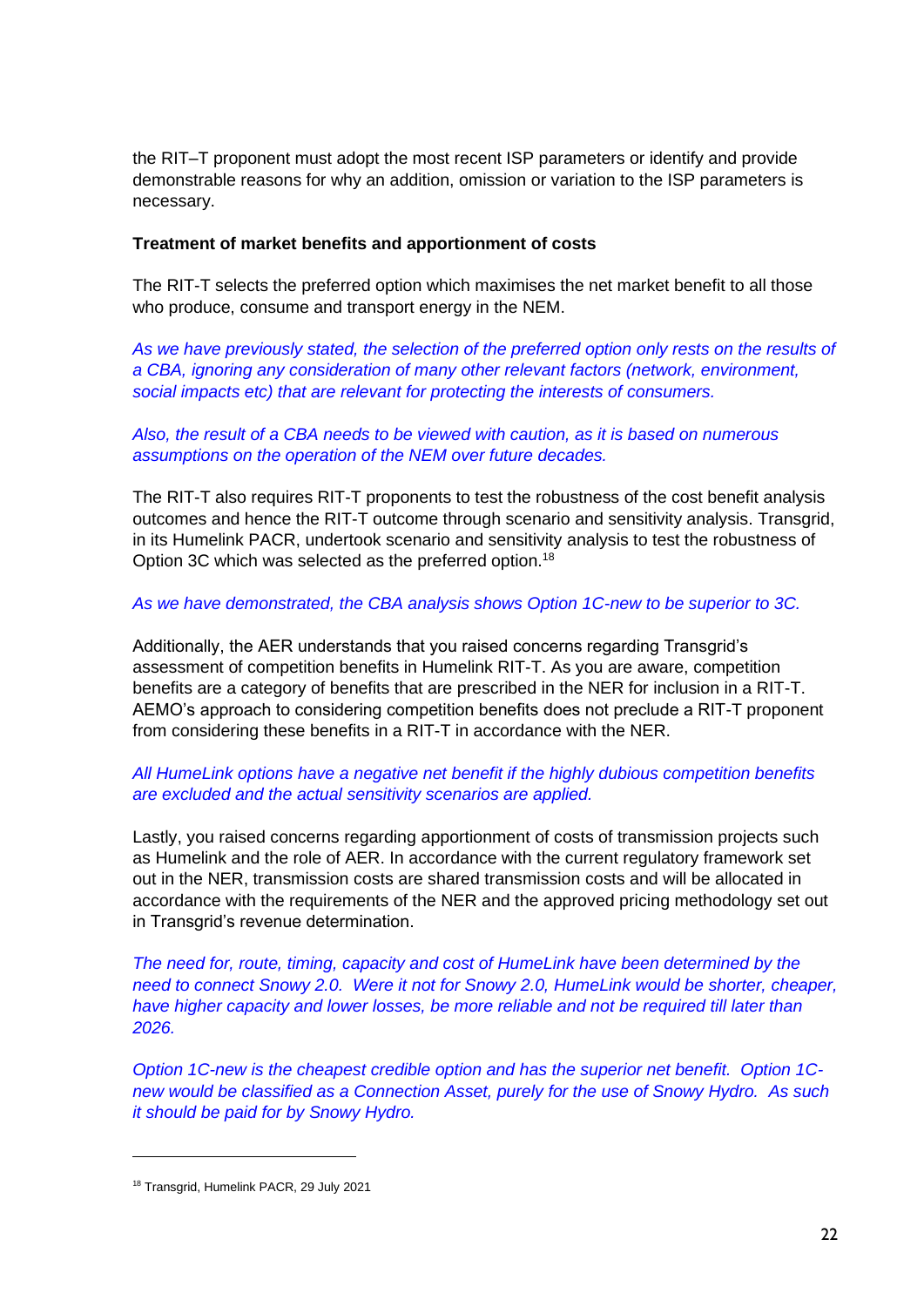*Options 2C and 3C, whilst providing transmission capacity for other market participants, would still be primarily for Snowy Hydro's benefit and use. HumeLink's capacity of 2,570 MW only marginally exceeds Snowy 2.0's pumping/generation capacity of 2,040 MW.*

*It would be totally incongruous if the adoption of Option 3C results in all HumeLink costs being deemed as "shared transmission costs and will be allocated in accordance with the requirements of the NER and the approved pricing methodology set out in TransGrid's revenue determination".* 

*NSW electricity consumers should not have to bear the full cost of HumeLink. Surely the AER, in its obligation to protect the long-term interests of electricity consumers under the NEO, should be advocating a fair resolution of HumeLink's cost apportionment.*

### **Conclusion**

While you have raised a range of issues relating to Humelink, the AER's functions, at this stage of the project, are directed towards Transgrid's compliance with the relevant provisions of the NER. In this context, the information currently before the AER does not indicate that Transgrid has failed to prepare the PACR in accordance with the requirements of the NER.

*Can you please elaborate on the requirements of the NER that the AER has confirmed that TransGrid has complied with? How can it be that Transgrid has not failed "to prepare the PACR in accordance with the requirements of the NER" when we have demonstrated that the preferred option (3C) is not the best option on any criteria?*

*It would appear that to date the AER's only involvement in the RIT-T has been as a post-box for the receipt of a dispute (from Wunelli) and passing that on to TransGrid for a response.* 

It seems that the AER has not undertaken any meaningful assessment of the PACR or the *Addendum. Is this correct? If so, how has the AER met its obligations to contribute to meeting the NEO?*

We observe that the AER's ability to act on the matters raised in your correspondence was, to some extent, limited by the fact that these matters were not brought to the AER's attention in time for them to be treated as a dispute of the Humelink PACR under the NER.

*Some of our matters were brought to the AER's attention well before the PACR was issued. The full gamut of matters was brought to the AER's attention on 17 September 2022, well within the period that the AER should have been assessing the PACR and considering whether to make a Determination of a Notice of Dispute.*

*After the Addendum was released on 17 December 2021 we raised further concerns five days later. There is no evidence that the AER has properly assessed the Addendum or our further concerns.*

Stakeholder participation in the consultation processes prescribed under the RIT-T framework is critical to ensuring that RIT-T proponents demonstrate how they have addressed stakeholder concerns, and we strongly encourage the National Parks Association to participate fully in the RIT-T consultation processes in order to contribute to robust RIT-T outcomes.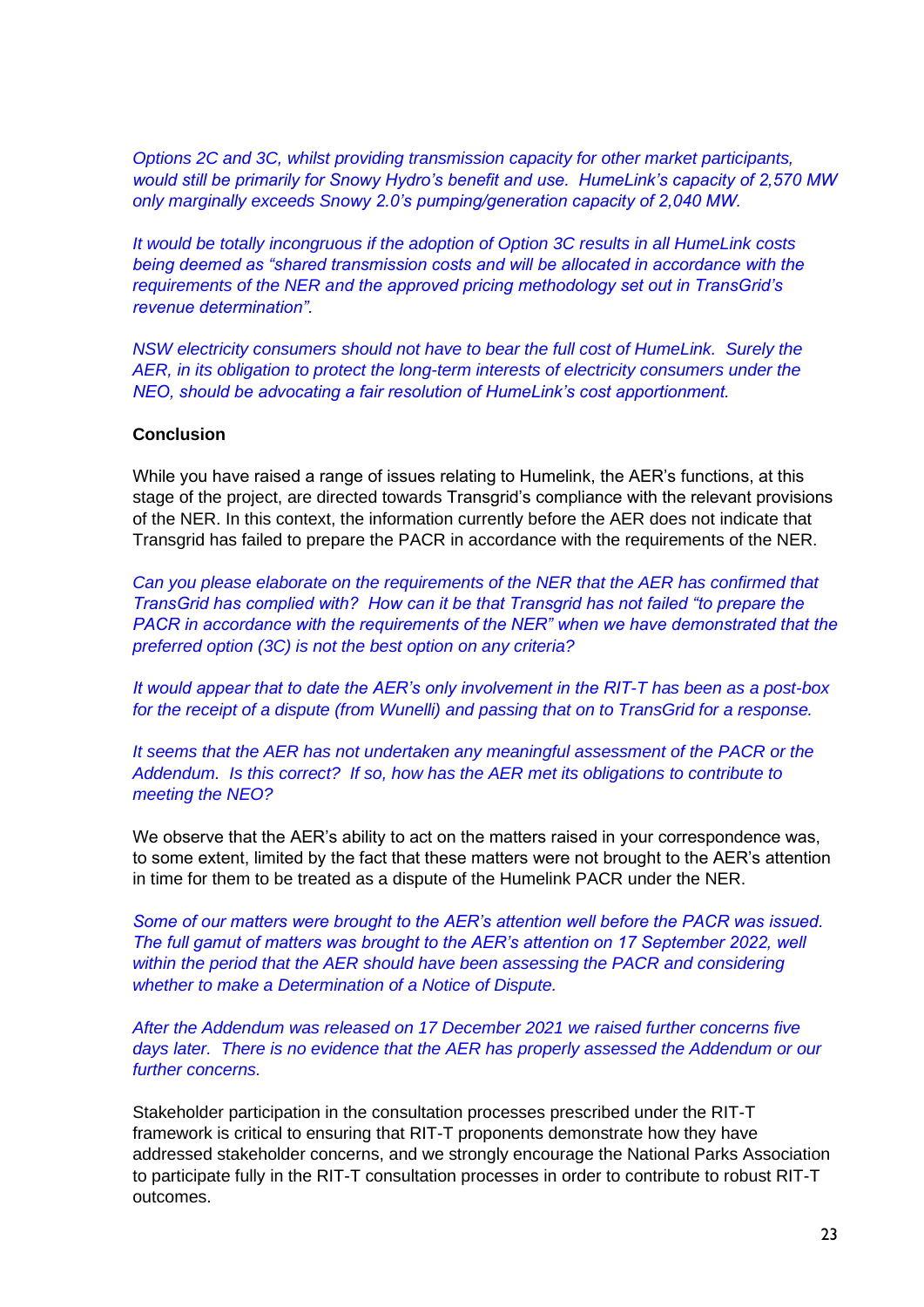*We agree that stakeholder participation is 'critical' and thank you for "strongly encourage[ing] the National Parks Association to participate fully in the RIT-T consultation processes".*

*Can you suggest how we could have participated more fully?*

*We have been involved in the PACR/RIT-T and EIS processes for over two years. We have written and been associated with numerous papers and submissions. We have met with the AER, AEMO, NSW government and TransGrid.* 

*As far as our attempts to fully participate we note that it has taken the AER nearly seven months to respond to our initial objections to the PACR, despite follow-up emails and phone calls.* 

*We fully support the objective of 'contribute[ing] to robust RIT-T outcomes' but fail to see how this will be achieved when there is no comprehensive analysis and involvement by the AER (or AEMO).*

*Our analysis shows that HumeLink has no net benefit and that Option 1C-new is the cheapest and has the lowest net cost. This fundamental assertion has not been addressed.*

If you have any queries about the contents of this letter, please contact Stephanie Jolly, General Manager, Market Performance at Stephanie.Jolly@aer.gov.au.

*We would appreciate a meeting please to be advised of any misunderstandings by us, confirm the limited extent of AER's analysis of the PACR and Addendum, be advised of the AER's reasoning for accepting TransGrid's preferred option and why our objections have been ignored/dismissed, and discuss how the interests of electricity consumers can be better served by a better HumeLink option and connection point, and by avoiding the full cost of HumeLink being borne unfairly by them.*

*Even at this advanced stage a far better outcome is possible for the NEM and electricity consumers.*

Yours sincerely Justin Oliver **Board Member, AER**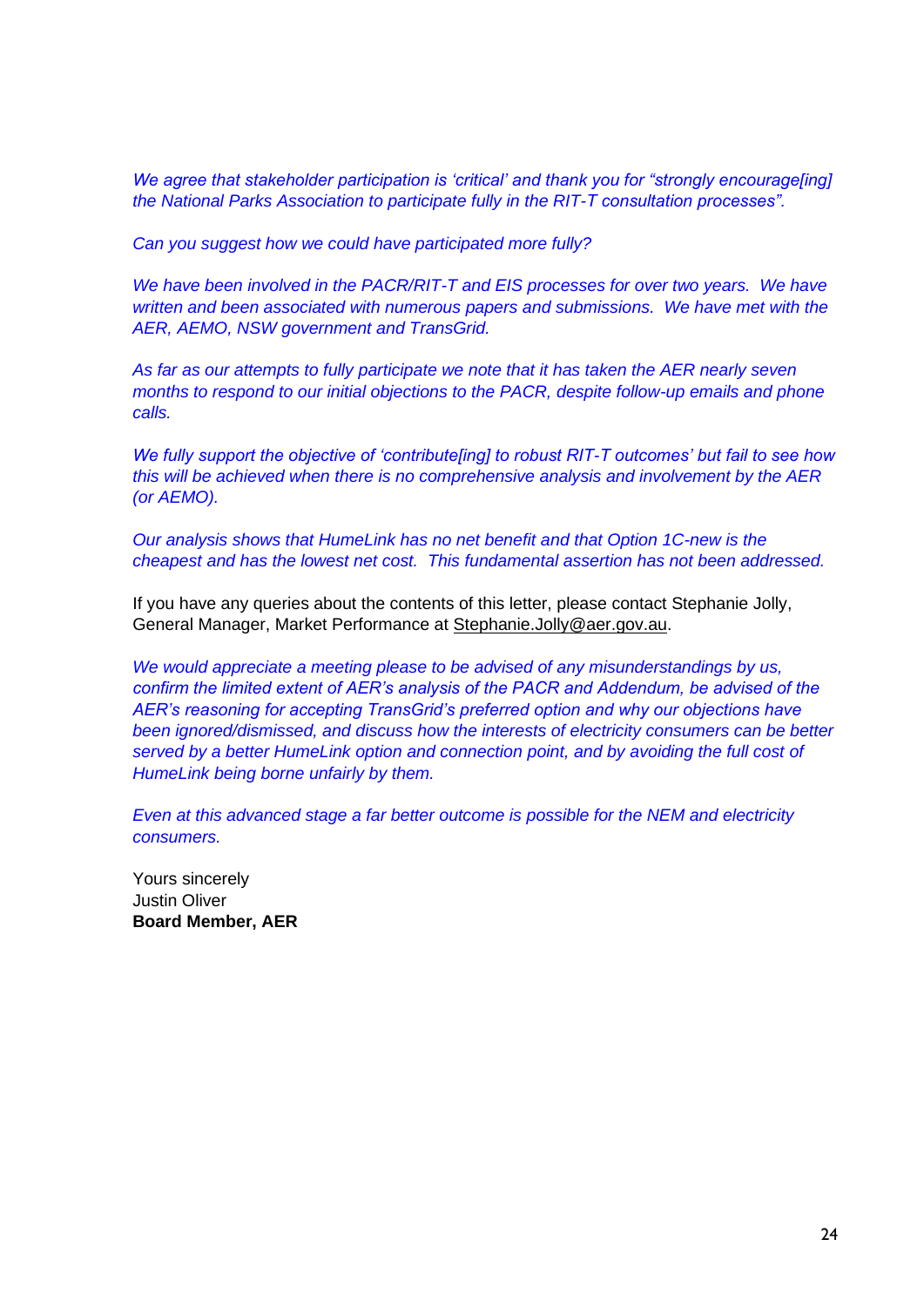### *About Us*

*We, the Australian Energy Regulator (AER), work to make all Australian energy consumers better off, now and in the future. We are the independent regulator of energy network service providers (NSPs) in all jurisdictions in Australia except for Western Australia. We set the revenue requirements these NSPs can recover from customers using their networks.* 

*The National Electricity Law and Rules (NEL and NER) and the National Gas Law and Rules (NGL and NGR) provide the regulatory framework which govern the NSPs. Our role is guided by the National Electricity and Gas Objectives (NEO and NGO).*

#### *NEO:*

*…to promote efficient investment in, and efficient operation and use of, electricity services for the long term interests of consumers of electricity with respect to: (a) price, quality, safety, reliability and security of supply of electricity; and (b) the reliability, safety and security of the national electricity system.*

#### *NGO:*

*…to promote efficient investment in, and efficient operation and use of, natural gas services for the long term interests of consumers of natural gas with respect to price, quality, safety, reliability and security of supply of natural gas.*

*The decisions we make and the actions we take affect a wide range of individuals, businesses and organisations. Effective and meaningful engagement with stakeholders across all our functions is essential to fulfilling our role, and it provides stakeholders with an opportunity to inform and influence what we do. Engaging with those affected by our work helps us make better decisions, provides greater transparency and predictability, and builds trust and confidence in the regulatory regime. This is reflected in our Stakeholder Engagement Framework and the consultation processes we follow for our reviews.*

*[Extracted from "AER Objectives and priorities for reporting on regulated electricity and gas network performance" June 2020]*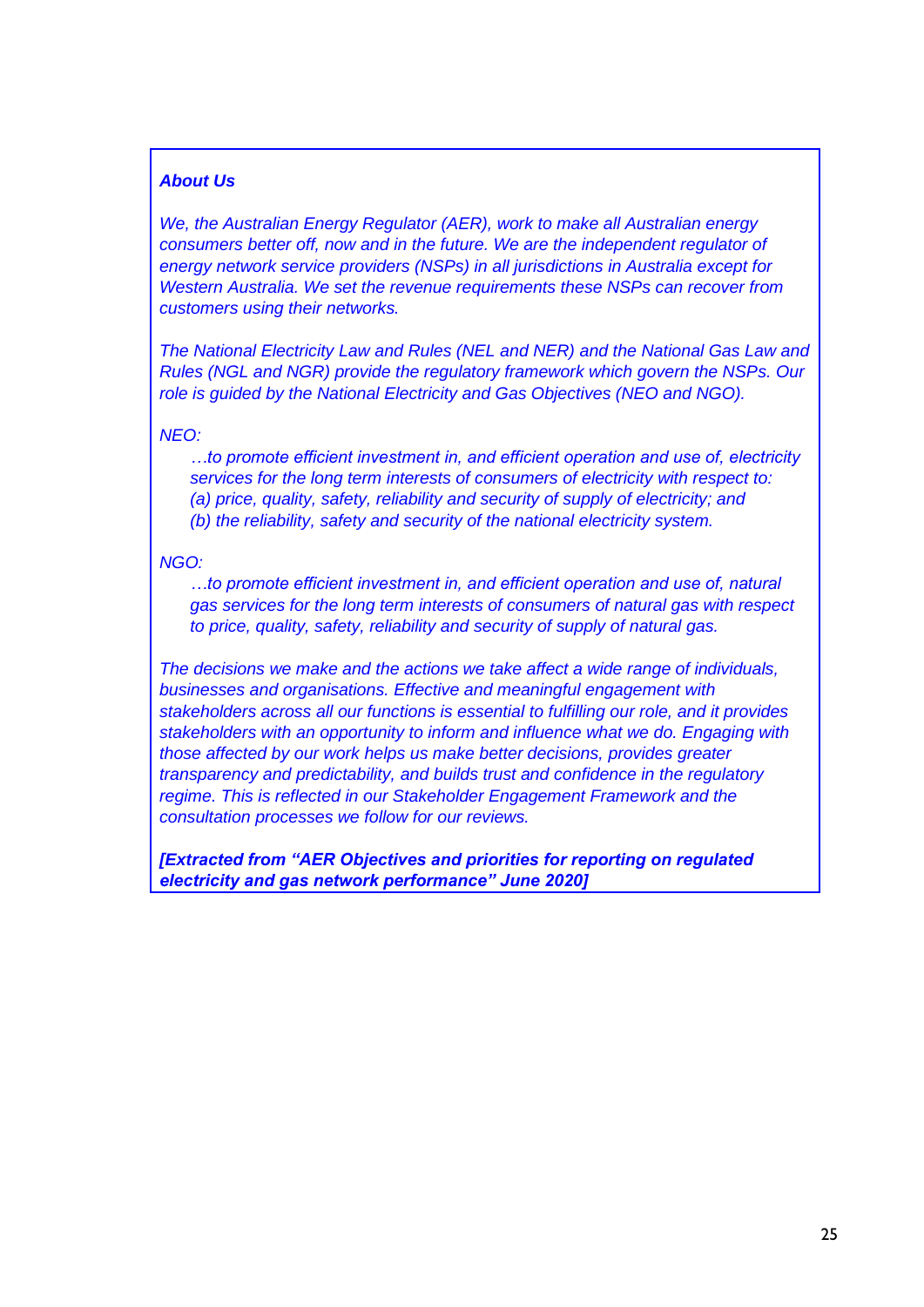### **Attachment B**

# **Comments on the HumeLink PACR Addendum Ted Woodley (NPA Executive Member) 22 December 2021 (updated 17 January 2022)**

As expected TransGrid contends that *"the preferred option remains a new 500 kV double-circuit lines in an electrical 'loop' between Maragle, Wagga Wagga and Bannaby (Option 3C)".*

The PACR Addendum provides a rather biased portrayal of net benefit estimates, based on uncertain costs and highly contestable forecasted benefits.

However, despite TransGrid's spin, the updated figures actually indicate that Option 3C is not the clear-cut best option. The estimated net benefits of 1C-new, 2C and 3C are similar, in the context of a \$3+bn project.

But more relevantly, the updated information shows that the estimated net benefit of all options is negative. This is even ignoring the contention in the VEPC Paper A review of the HumeLink PADR, that Snowy 2.0 costs ought be included in the analysis, rendering a negative net benefit for HumeLink exceeding \$4bn.

If the project must proceed because of the need to connect Snowy 2.0, selection of the preferred option should include factors other than the current mathematical calculation of estimated net benefits.

Proceeding now with Option 3C is arguably the worst approach.

Option 1C-new is the cheapest and has the least-worst net benefit. It could be built to enable connection of Snowy 2.0, with the Maragle-Wagga Wagga leg (of Option 3C) being deferred till/if it can be justified. In this case Snowy Hydro should be required to pay for all of 1C-new, as it is effectively a Connection Asset for Snowy 2.0's sole benefit.

On the other hand, Option 2C is the best route from a network perspective, providing the greatest long-term benefits for NSW.

And whichever option is selected, connecting HumeLink to Snowy 2.0 via Lower Tumut Switching Station rather than the proposed Maragle Substation has network benefits and a lower cost.

The PACR and its Addendum are deficient and flawed. The RIT-T process should not progress until these crucial issues are comprehensively addressed.

### **1 Cost is highly uncertain and 'at the limit'**

The Addendum repeats the qualification in the PACR that *"there is currently a high degree of uncertainty in relation to the accuracy of the capital cost estimates."*

But then adds the assurance that *"Consumers can therefore have confidence that any increase in the*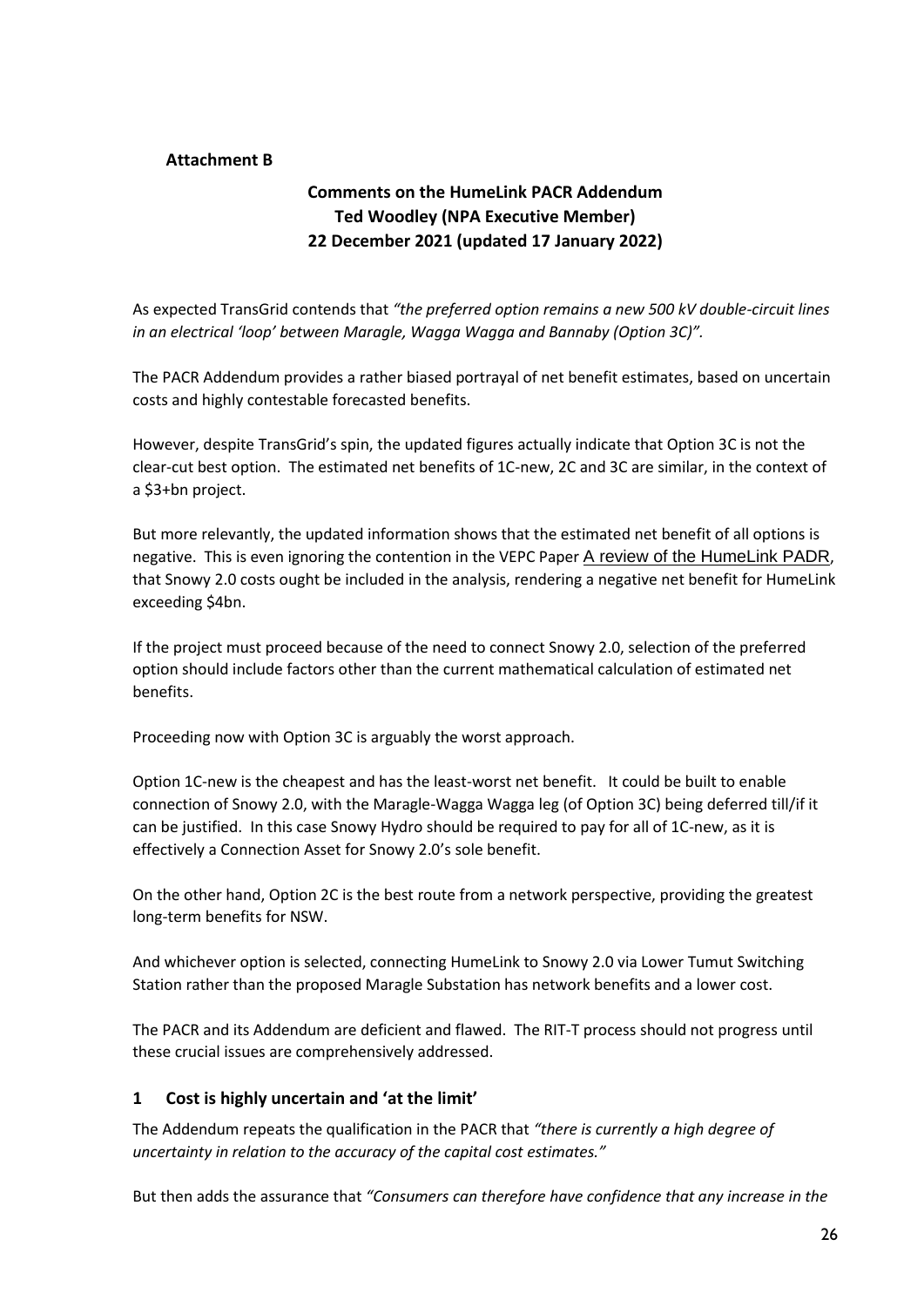*cost estimate for the preferred option will only result in the project proceeding if AEMO confirms that it remains part of the ISP at the higher cost."*

However, AEMO's 2022 Draft Integrated System Plan (ISP) indicates (p65) that the current estimated cost for HumeLink of \$3.3bn is already at the maximum level (and even hinting that it is already beyond it) and the project could not be justified if there is a further increase:

*"project costs cannot materially increase from the current estimate of \$3.3 billion. Further work to drive down costs should be undertaken urgently … As part of any feedback loop between stage 1 and stage 2, net market benefits will be reassessed to confirm the project still remains part of the ODP [Optimal Development Path] in the latest ISP."*

With no headroom for further cost increases, the RIT-T process should be put on hold until the cost is more accurately determined. The estimated cost has already increased from \$1.3bn in the PADR, just 18 months earlier. If the RIT-T process were allowed to proceed it will be much more difficult to stop the project or change to another route option when more accurate cost and benefits data becomes available.

## **2 The route and design are still being assessed**

TransGrid has just embarked on investigating alternate routes from Maragle to Bannaby and building part or all of the lines underground, as a response to widespread landholder opposition. It would be pre-emptive to continue to progress Option 3C whilst these studies are underway, unless of course TransGrid has no intention of seriously considering the alternate routes or of undergrounding.

Also, TransGrid has not considered using existing easements and upgrading existing 330 kV lines to minimise costs and impacts. Such an approach has the potential to lower construction costs and lessen environmental impacts and biodiversity offset costs.

### **3 Benefits are overstated and tenuous**

The VEPC Paper questioned the validity of the PACR's benefit calculations in many respects.

One example is the assumed operation of Snowy 2.0, generating or pumping at an average of 1,200 MW for 24 hours/day every day of the year.

The Addendum makes it clear that market benefits are largely derived from avoided capital costs from 2030 onwards, decades into the future:

*"Market benefits of all options are primarily derived from avoided/deferred generation and storage capital costs (shown by the blue sections of each bar in Figure 7 respectively).*

• *These benefits are primarily driven by avoided/deferred large-scale storage (LS battery) developments and avoided solar developments from 2030. While the deferred LS battery capacity starts to be built in the late 2030s, avoided open cycle gas turbine (OCGT) build from the late 2030s and pumped hydro from the early 2040s results in further market benefits."*

Justifying a \$3+bn project on assumptions for benefits not starting till 2030 and then continuing for decades into the future is highly problematic. The prudent approach is to delay a decision or proceed with the minimum build (i.e. Option 1C-new). This would be in line with the ISP, which recommends an *"actionable HumeLink timing"* and concludes that the 'strictly rules-based optimal timing' is 2028-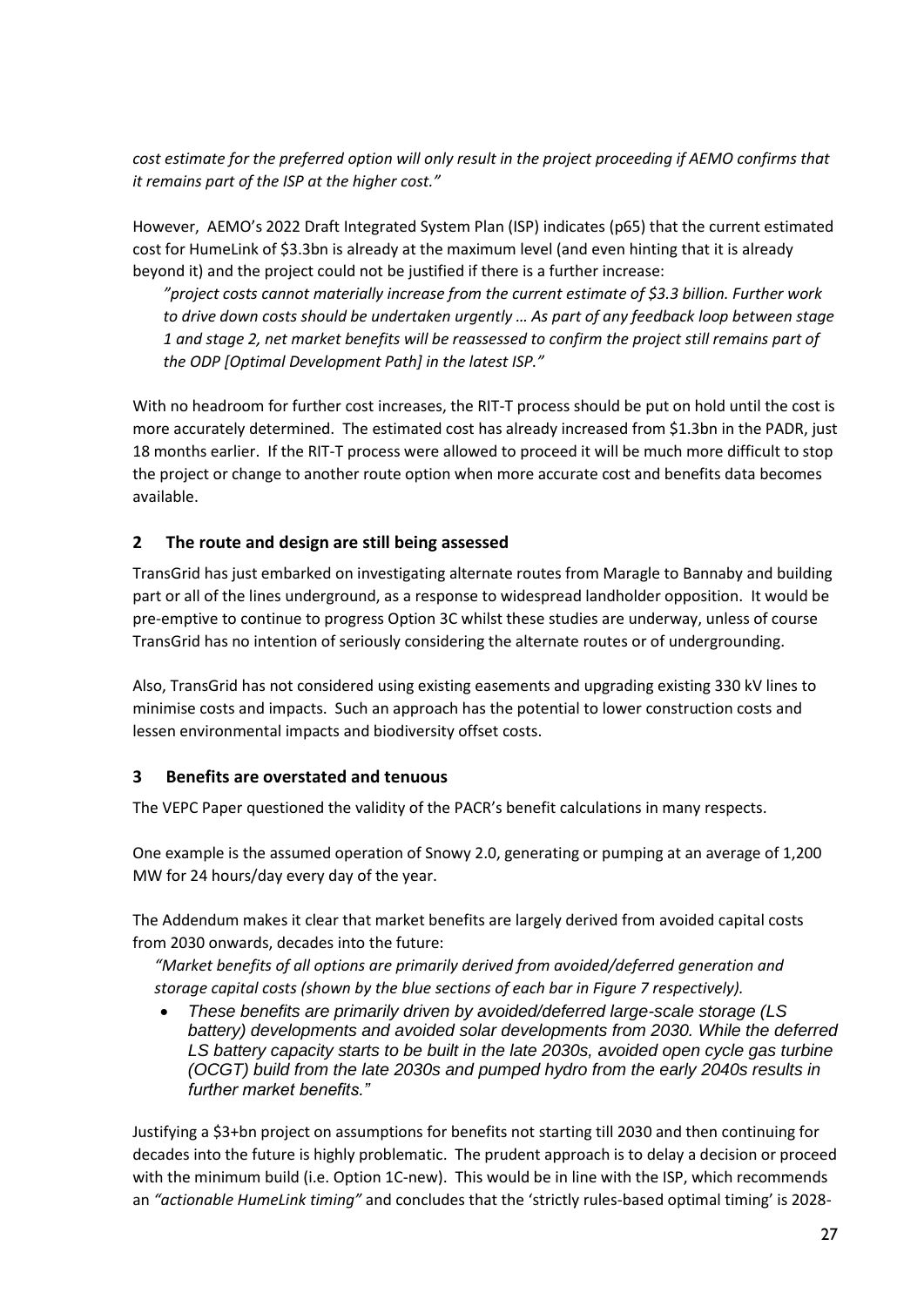### 29.

# **4 Competition benefits should not be included**

Contrary to the Addendum anticipating that *"AEMO will need to consider competition benefits in applying the feedback loop to HumeLink"*, the ISP states that *"AEMO has not included competition benefits in the assessment of the Draft ODP due to the significant uncertainty surrounding key assumptions that would need to be made in the calculation of these benefits."*

The PACR has inappropriately applied competition benefits to 'try to get the project over the line'. AEMO doesn't consider competition benefits to be sufficiently robust to be applied in the Optimal Development Path process, and likewise they should not be used in the RIT-T process or the determination of the preferred option. If the AER 'condoned' the application of competition benefits it would be flying in the face of AEMO's determination.

# **5 Sensitivity adjustments are now certain**

The original PACR, and now the Addendum, includes sensitivity analyses for Kurri Kurri and Tallawarra B Gas Power Stations proceeding and for VNI-West being delayed.

Each of those possibilities is now practically certain and should be included in the net benefit analysis:

- the Commonwealth Government has committed \$600m for construction and the NSW Government provided planning approval on 20 December 2021
- Tallawarra B has received \$83m in support from both the NSW and Commonwealth Governments
- the ISP indicates the earliest date for VNI-West as July 2031
- From the Addendum the consequent adjustments to the estimated net benefits range from -\$90m (1C-new) to -\$248m (2C & 3C) – see Table 1. The adjustments result in all options having negative net benefits when competition benefits are excluded, 1C-new being -\$50m and 3C being -\$199m.

|                                                  | 1C-new  | 2C      | 3C           |
|--------------------------------------------------|---------|---------|--------------|
| No competition benefits                          | \$40    | $-533$  | \$49         |
| Adjust for KKPS, Tallawarra B and VNI-West delay | $-550$  | $-5281$ | <u>\$199</u> |
|                                                  |         |         |              |
| Include competition benefits                     | \$335   | \$399   | \$491        |
| Adjust for KKPS and Tallawarra B                 | \$180   | \$250   | \$334        |
| Impact of KKPS and Tallawarra B                  | $-5155$ | $-5149$ | $-5157$      |
|                                                  |         |         |              |
| Adjust for VNI-West delay                        | \$400   | \$300   | \$400        |
| Impact of VNI-West delay                         | \$65    | $-599$  | $-591$       |
|                                                  |         |         |              |
| Impact of KKPS, Tallawarra B and VNI-West delay  | $-590$  | $-5248$ | $-5248$      |
| Adjust for KKPS, Tallawarra B and VNI-West delay | \$245   | \$151   | \$243        |

**Table 1 – Net Benefits Central Scenario (\$million)**

• Of course, further major generation and storage projects will reduce the benefits even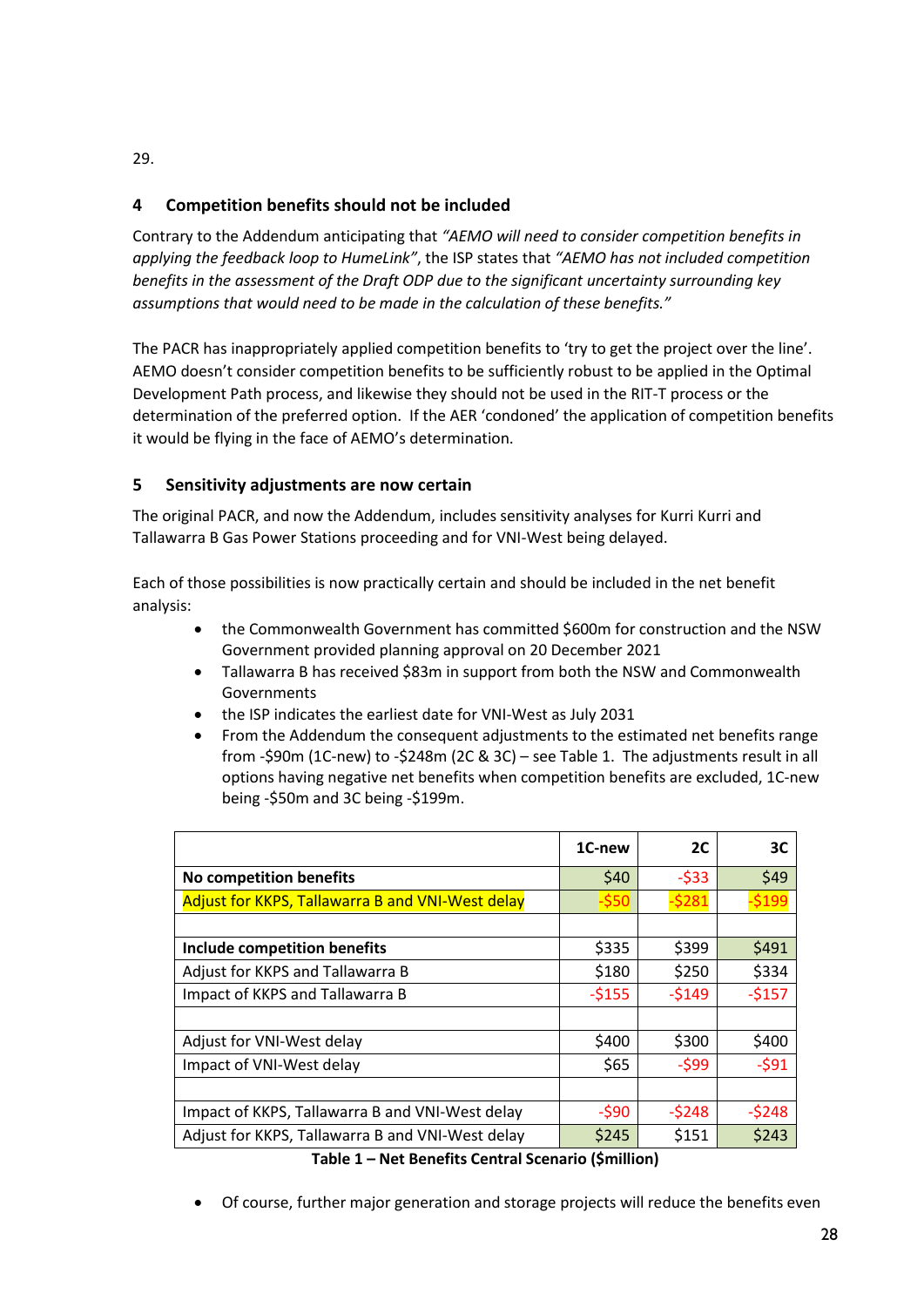further. One such project that seems likely to proceed is the 635 MW Port Kembla Gas/Hydrogen Power Station, which again has received \$30m of Commonwealth Government support.

### **6 Overstated case for 3C**

The Addendum repeatedly overstates the case for Option 3C, for example:

*"The assessment in this PACR addendum finds that Option 3C has the highest expected net benefit of \$49 million under these assumptions and is one of two options with a positive expected net benefit. Option 1C-new is the second-ranked option with estimated positive net benefits of \$40 million, which is 18 per cent lower than Option 3C."*

Classifying the ranking as a 18% difference is highly misleading. The difference in net benefits is only \$9m, in a cost of \$3.3bn, which is miniscule (0.3%). A more balanced conclusion would have been that 1C-new and 3C are equal-first in this analysis.

### **7 Simplifying the net benefit estimates**

The Addendum has a confusing array of net benefit figures for numerous scenarios, with and without competition benefits.

Accordingly, Table 1 attempts to provide a representative set of figures on a common basis, including the sensitivity adjustments. The **green shading** indicates the best or equal-best option for each comparison and the **yellow shading** indicates the most relevant comparison.

The Central Scenario was chosen as it was the basis of the PACR and is the only scenario with full details that could be gleaned from the Addendum. Of course other scenarios will have differing estimated benefits. The Step Change Scenario, which appears to be closer to the current trajectory, will have higher benefits. But whichever scenario is modelled, the estimated net benefits are either negative or marginal.

Under the Central Scenario, Option 1C-new is the best or equal-best option, except when competition benefits are included and without adjusting for KKPS, Tallawarra B and VNI-West delay, which, not surprisingly, happens to be the key comparison referred to by TransGrid.

### **8 HumeLink does not have a net market benefit**

The VEPC Paper referred to the fundamental error of the PACR including Snowy 2.0's benefits but not its cost. When proper account is taken of Snowy 2.0's cost HumeLink has a net cost exceeding \$4 billion.

But even setting aside that fundamental error, it is now clear that on TransGrid's own figures HumeLink has a net cost, varying from -\$50m (1C-new), to -\$199m (3C) to -\$281m (2C) (see yellowshaded row in Table 1). Option 1C-new is the clear 'winner', \$149m better than the second-placed Option 3C, though still negative.

### **9 The revised cost estimates don't seem credible**

As with the benefit estimates, there are also many questions on the latest cost estimates (Table 2).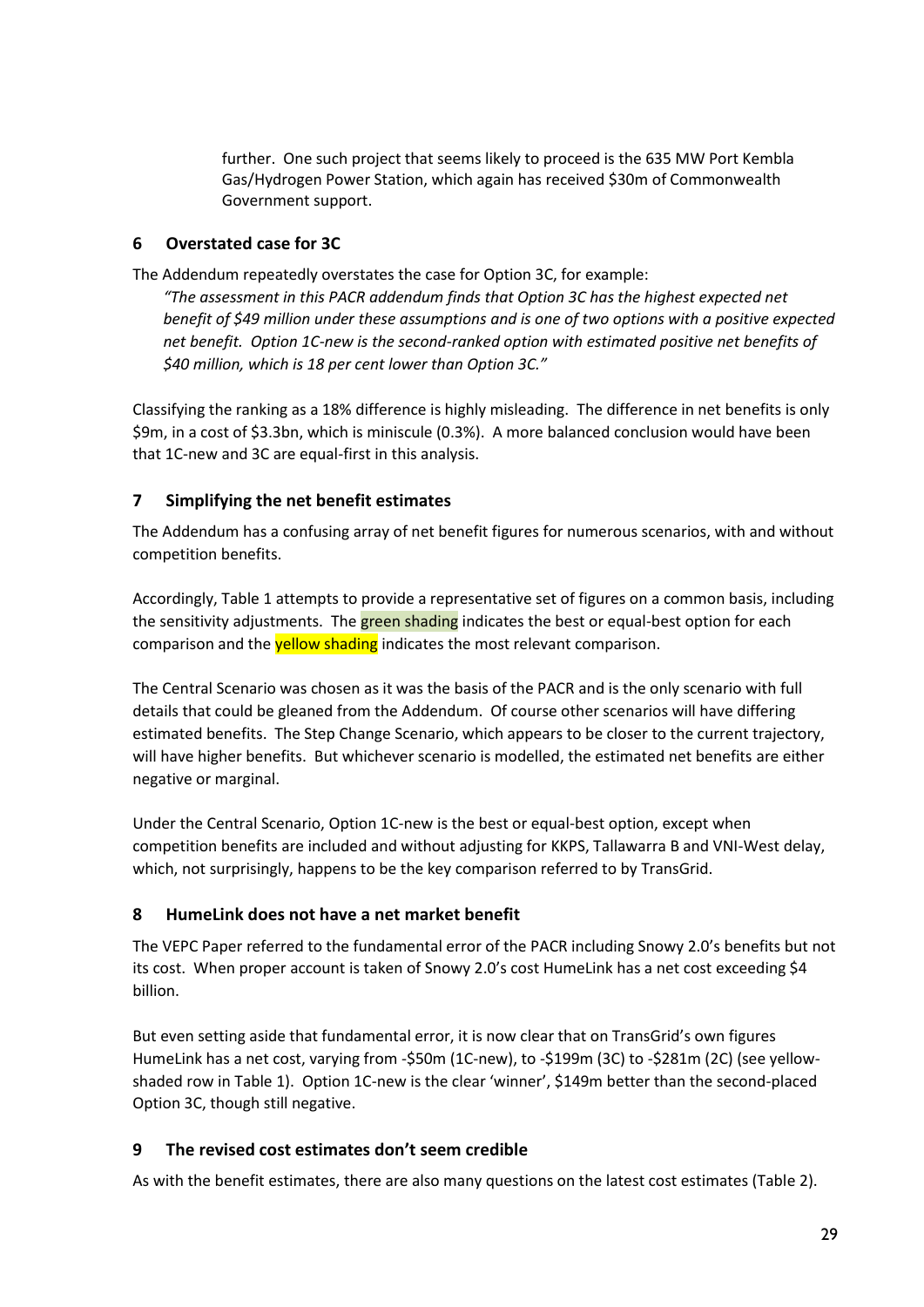| Option 1C     | Lines                        | 1,411,002,211 |
|---------------|------------------------------|---------------|
| Option 1C     | Substation                   | 289,269,038   |
| Option 1C-new | Lines                        | 1,544,607,246 |
| Option 1C-new | Substation                   | 264,027,937   |
| Option 3C     | Lines                        | 1,795,790,891 |
| Option 3C     | Substation                   | 547,430,760   |
|               |                              |               |
| Option 1C     | <b>BioCosts - Lines</b>      | 1,294,347,643 |
| Option 1C     | <b>BioCosts - Substation</b> | 24,381,108    |
| Option 1C-new | <b>BioCosts - Lines</b>      | 821,227,995   |
| Option 1C-new | <b>BioCosts - Substation</b> | 23,936,823    |
| Option 3C     | <b>BioCosts - Lines</b>      | 893,734,554   |
| Option 3C     | <b>BioCosts - Substation</b> | 29,043,795    |
|               |                              |               |

**Table 2 – Costs for 1C, 1C-new and 3C (PACR Addendum Model Results)**

The most obvious is why the cost of the lines for Option 1C-new (\$1,545m) is \$134m higher than for Option 1C (\$1,411m). Option 1C-new is double-circuit for its full length (272 km<sup>19</sup>), whereas 1C is double-circuit for 132 km west of Bannaby and then two single circuits for the remaining 140 km to Maragle (PACR p28, footnote 75).

Typically a double-circuit line is around 70% the cost of two single-circuit lines, so 1C-new should be significantly cheaper than 1C. Starting from the estimated line cost of 1C as the base, the line cost for 1C-new should be about \$1,194m [\$1,411m\*(1.0 – 0.3\*140/272)], which is some \$351m less (23%) than the estimate in the Addendum.

If the explanation is that TransGrid has updated/increased its unit cost estimates for the Addendum, then similar adjustments would be applicable for 2C and 3C as well, meaning that the estimated line costs for Options 2C and 3C should also have increased by around 20%. If so, the estimated cost for Option 3C would now be approximately \$3.7bn.

A second question concerns the much higher line and biodiversity offset cost estimates for 1C-new compared to 3C:

- the line cost for 1C-new is \$5.7m/km [\$1,545/272km], 16% higher than for 3C, being \$4.9m/km [\$1,796/366km]
- the biodiversity cost for 1C-new is \$3.0m/km [\$821m/272km], 25% higher than 3C, being \$2.4m/km [\$894m/366km]

There isn't any obvious reason for such a large difference in costs, especially as 1C-new covers the same route as 3C, only 94 km shorter. The only possible explanation is that both the line and biocost for the Blowering to Gugaa section of 3C are considerably less than the cost of the Bannaby to Maragle section. This doesn't seem plausible.

If the actual cost of 1C-new is \$350m cheaper than the Addendum's estimate, this will transfer straight through to the net benefit, resulting in Option 1C-new having a net benefit of more than \$500m better than Option 3C (excluding competition benefits). But as noted in Section 8, all

<sup>&</sup>lt;sup>19</sup> The lengths of Options 1C-new and 3C are 272km and 366km (AER Determination Table 2)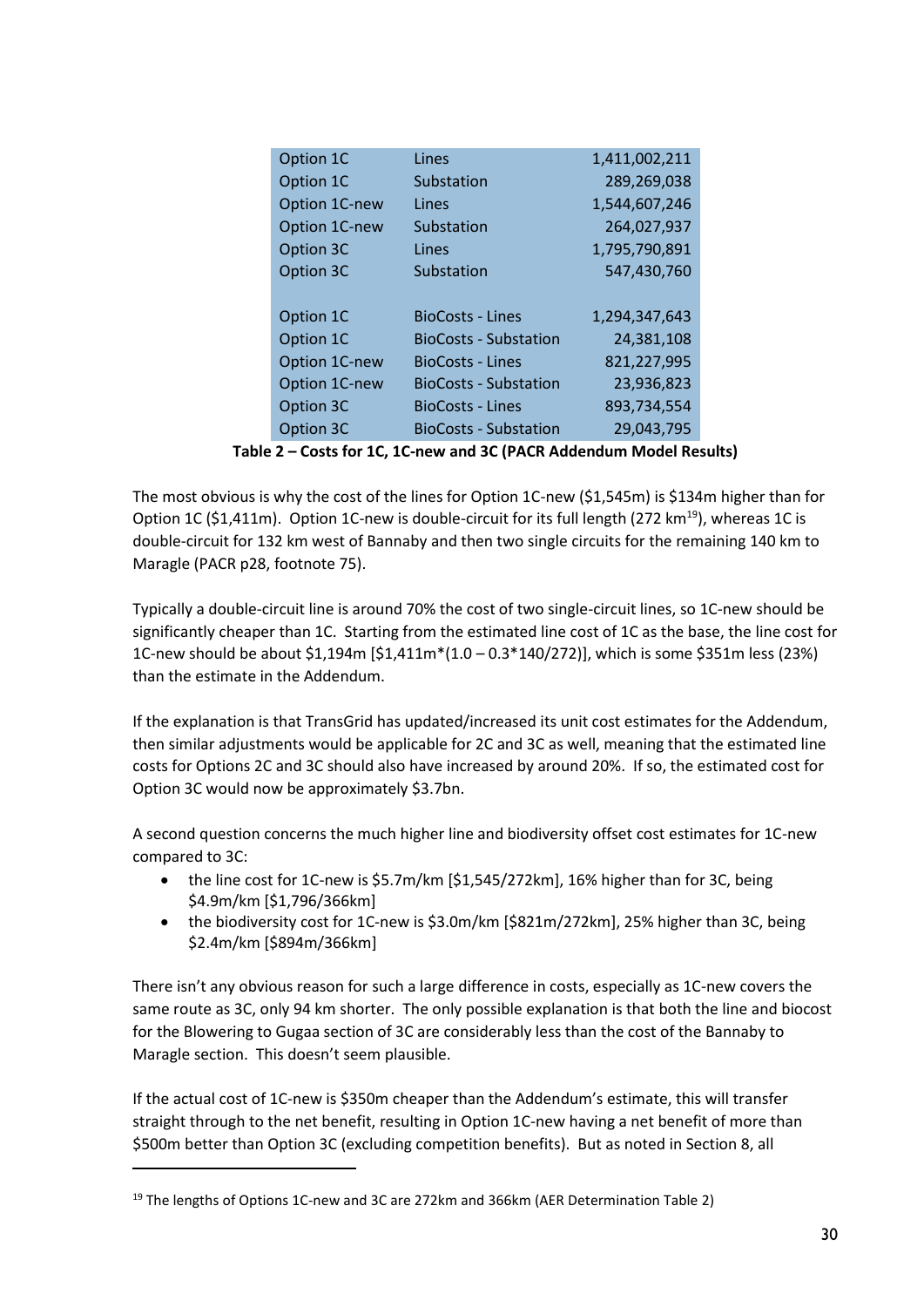HumeLink options still incur a net cost.

## **10 Other Factors need to be considered**

The continued application of just the estimated net benefits in determining the best option is inappropriate. There are many other highly relevant factors that should be considered, such as network advantages/disadvantages, maintenance, exposure to bushfires and lightning, external losses, environmental, landowner and community impacts.

In particular, there will be a substantial environmental cost for this project over hundreds of kilometres and every action should be taken to minimise that impact. Over 360 kilometres of public and private lands will be impacted. TransGrid is receiving increasingly hostile opposition from local communities, creating social trauma and considerable costs and delays for TransGrid.

# **11 Option 3C has limited network capacity**

The PACR estimates almost identical additional transmission capacity for all three options, of around 2,500 MW.

However, the ISP (Figure A5.4.3) states that the additional network capacity of HumeLink (Option 3C) is *"2,200 MW in both directions [presumably Wagga Wagga to Bannaby]. REZ network limit increase 1,600 MW in N6"*. (It is noted that the accompanying figure could be misleading, as the electrical connection is actually a triangular loop arrangement between Bannaby, Maragle and Wagga Wagga (renamed Gugaa), not a T-section. There is no electrical junction at Blowering.)

Whatever the correct network capacity, whenever Snowy 2.0 is generating at its full 2,040 MW rating there will only be minimal transmission capacity available for south-north flows from Project Connect, VNI-West and 1,600 MW of expected REZ generation. Whilst there will be diversity between the times of transmission, the question is, will HumeLink 3C be sufficient over the ISP's 2050 timeframe?

# **12 Option 2C is superior to 3C**

The VEPC Paper outlines the advantages of Option 2C over 3C.

One of the most significant is that, contrary to the PACR, Option 2C provides significantly greater firm transmission capacity between Gugaa and Bannaby than 3C, due to its shorter direct route, rather than 3C's extended loop configuration.

Option 2C could provide up to 3,500 MW, the capacity of a single 500 kV line, from Gugaa to Bannaby in a double-circuit configuration.

For a similar cost and benefit, Option 2C enables an extra 1,000 MW of transmission capacity compared to Option 3C.

## **13 LTSS is superior to Maragle**

The VEPC Paper outlines the numerous advantages of Lower Tumut Switching Station being the connection point between Snowy 2.0 and HumeLink.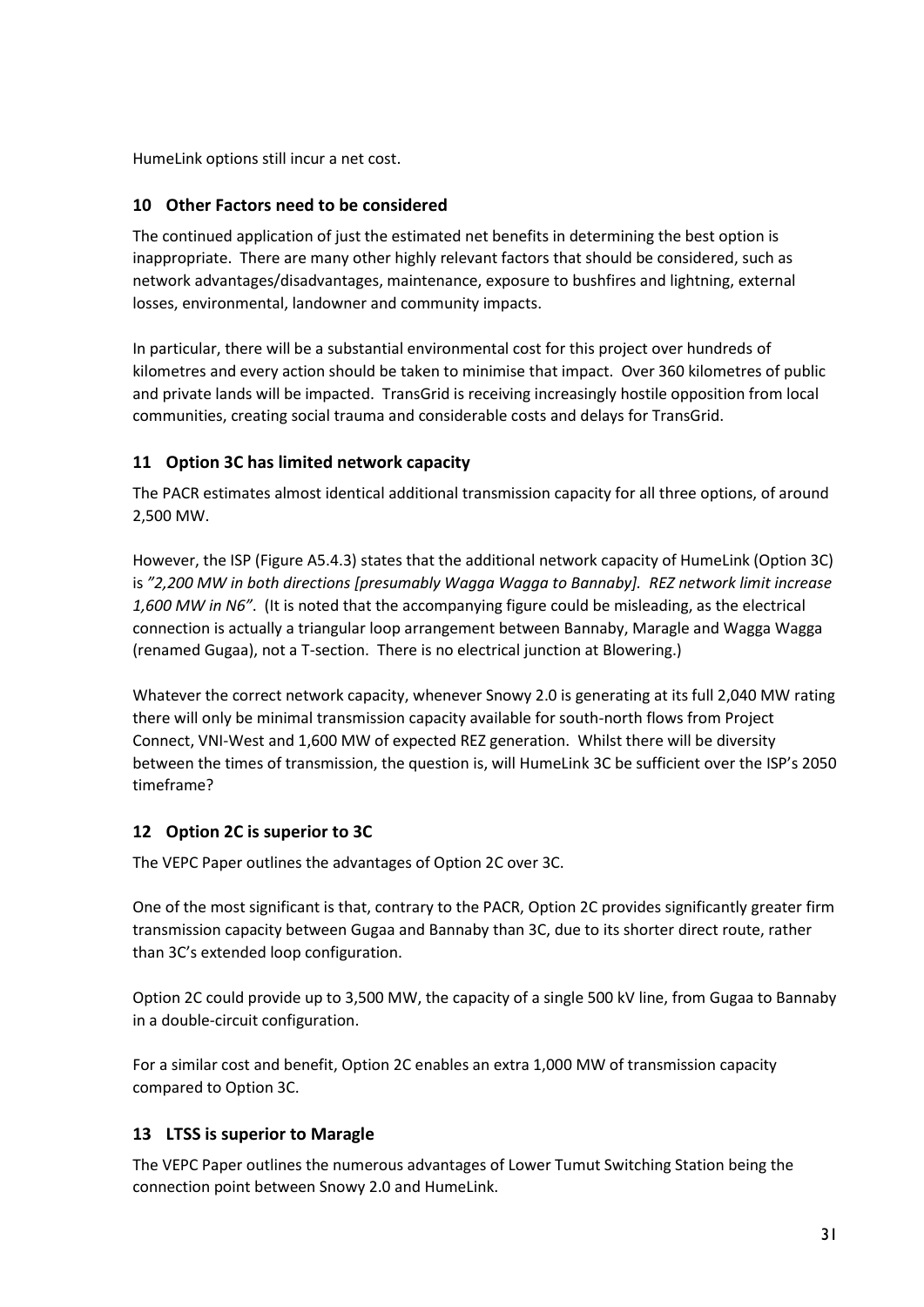And it would reduce the cost of HumeLink by hundreds of \$millions.

## **14 Who will pay for HumeLink?**

The 'elephant in the room' is who is going to pay for HumeLink, particularly pertinent for a project with negative benefits and based on highly contestable estimates.

The AER might well respond that this is not a matter for it in the RIT-T process and it will only intervene if there is no net consumer benefit estimated. Though, as demonstrated in this Paper, there is no net benefit, contrary to TransGrid's assertions.

HumeLink is the most expensive transmission project to ever be built in NSW and its capacity, route, timing, design and cost has been determined by the need to connect Snowy 2.0 to the grid. Were Snowy 2.0 not being built, HumeLink would not be needed till much later, it would take a much shorter and direct route between Bannaby and Gugaa, it would be less susceptible to outages from bushfires and lightning strikes, have lower electrical losses, have greater capacity and be much cheaper.

Snowy Hydro insist it has no responsibility for HumeLink or its cost, yet are expressing increasingly agitated concerns that it may not be built in time for Snowy 2.0's commissioning, scheduled for 2025- 26 (though that looks to be optimistic).

As noted in the Draft ISP *"commissioning HumeLink in 2026-27 results in a reduction in weighted net market benefits of \$284m, compared to waiting for reassessment in the 2024 ISP".*

At this stage the expectation is that HumeLink will be 'approved' as a regulated asset paid for by electricity consumers. This would be plainly unjust.

Surely this issue needs to be resolved before the RIT-T process goes any further and AER has a role in that determination.

## **15 Summary**

Despite TransGrid's contention that the preferred option remains Option 3C, a proper assessment of TransGrid's latest estimates indicates this to be inconclusive at best, and flawed at worst.

### **Costs**

- i) the capital cost estimates have a *"high degree of uncertainty"* and other route options are still being considered, including undergrounding
- ii) AEMO's ISP states that *"project costs cannot materially increase from the current estimate of \$3.3 billion. Further work to drive down costs should be undertaken urgently"*
- iii) costs could be reduced by using existing easements, upgrading existing 330 kV lines and connecting to LTSS rather than Maragle
- iv) there appear to be anomalies in the estimated costs of the options the cost gap between 1C-new and 3C may be larger

### **Benefits**

i) competition benefits should not be included in the RIT-T process, following AEMO's decision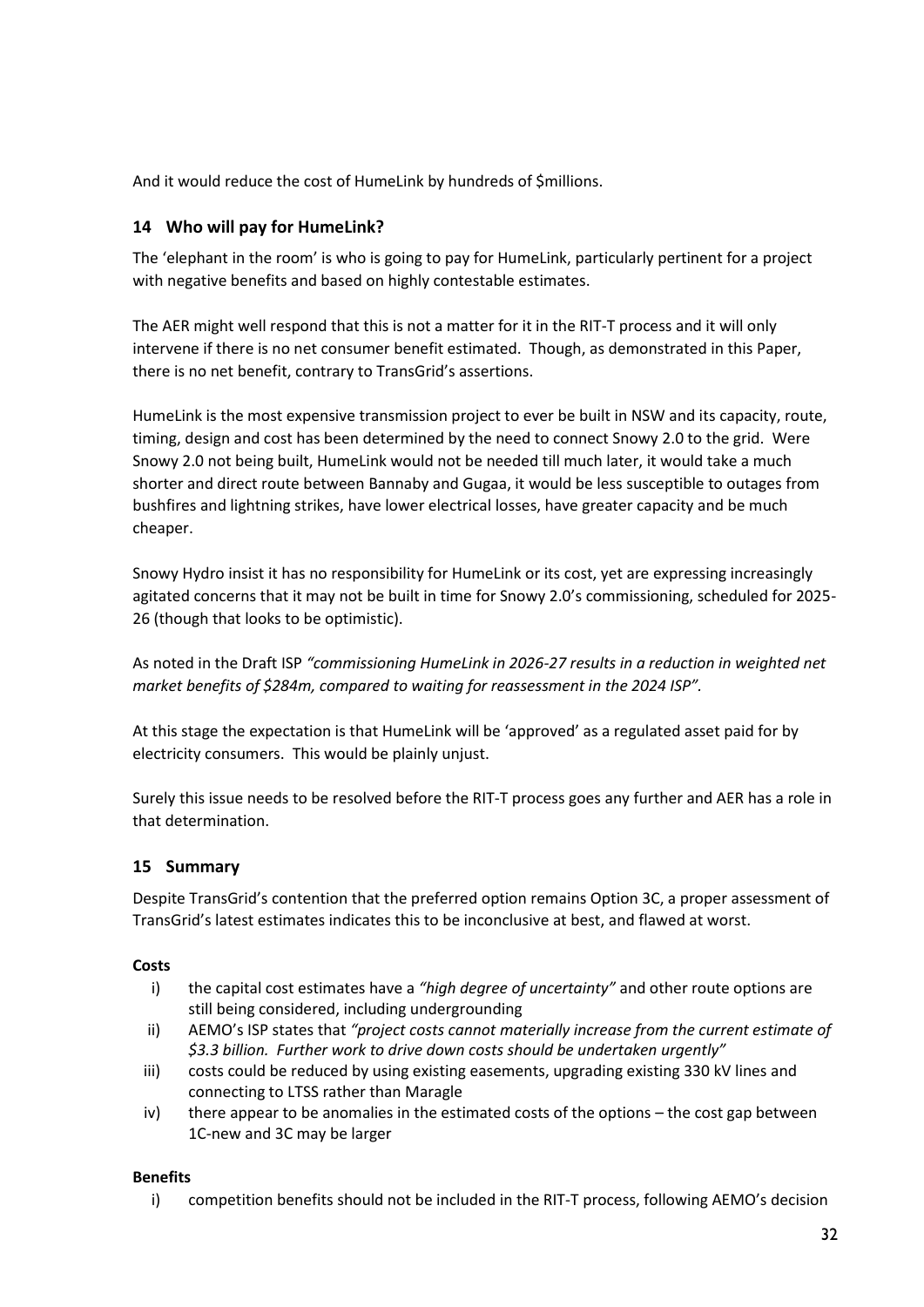to not include them in the assessment of the Optimal Development Path

ii) other benefits are overstated, particularly the assumed operation of Snowy 2.0

#### **Net benefits**

- i) removing competition benefits and adjusting for Kurri Kurri and Tallawarra B Gas Power Stations proceeding and VNI-West being delayed, results in substantial negative net benefits for all options
- ii) Option 1C-new has the least-worst negative net benefit (-\$50m). Option 3C is -\$199m
- iii) net benefits get even more negative if the apparent costing anomalies are verified
- iv) if Snowy 2.0 costs are included in the net benefit calculations, the negative net benefit for all options exceeds \$4bn
- v) Option 3C is not the best option, on financial or other grounds

#### **Other issues**

- vi) there are many other relevant factors that should be considered, such as network advantages/disadvantages, exposure to bushfires and lightning, environmental, landowner and community impacts
- vii) Option 2C has significant network advantages over 3C as does connection via LTSS rather than Maragle. Option 1C-new is the cheapest option with the least-worst net benefit
- viii) resolution of who is to pay for HumeLink needs to be resolved before the RIT-T process goes any further

Clearly, the PACR and its Addendum are flawed. The AER should not 'approve' of the RIT-T progressing to the next stage before undertaking a rigorous assessment, especially for such an expensive and controversial project.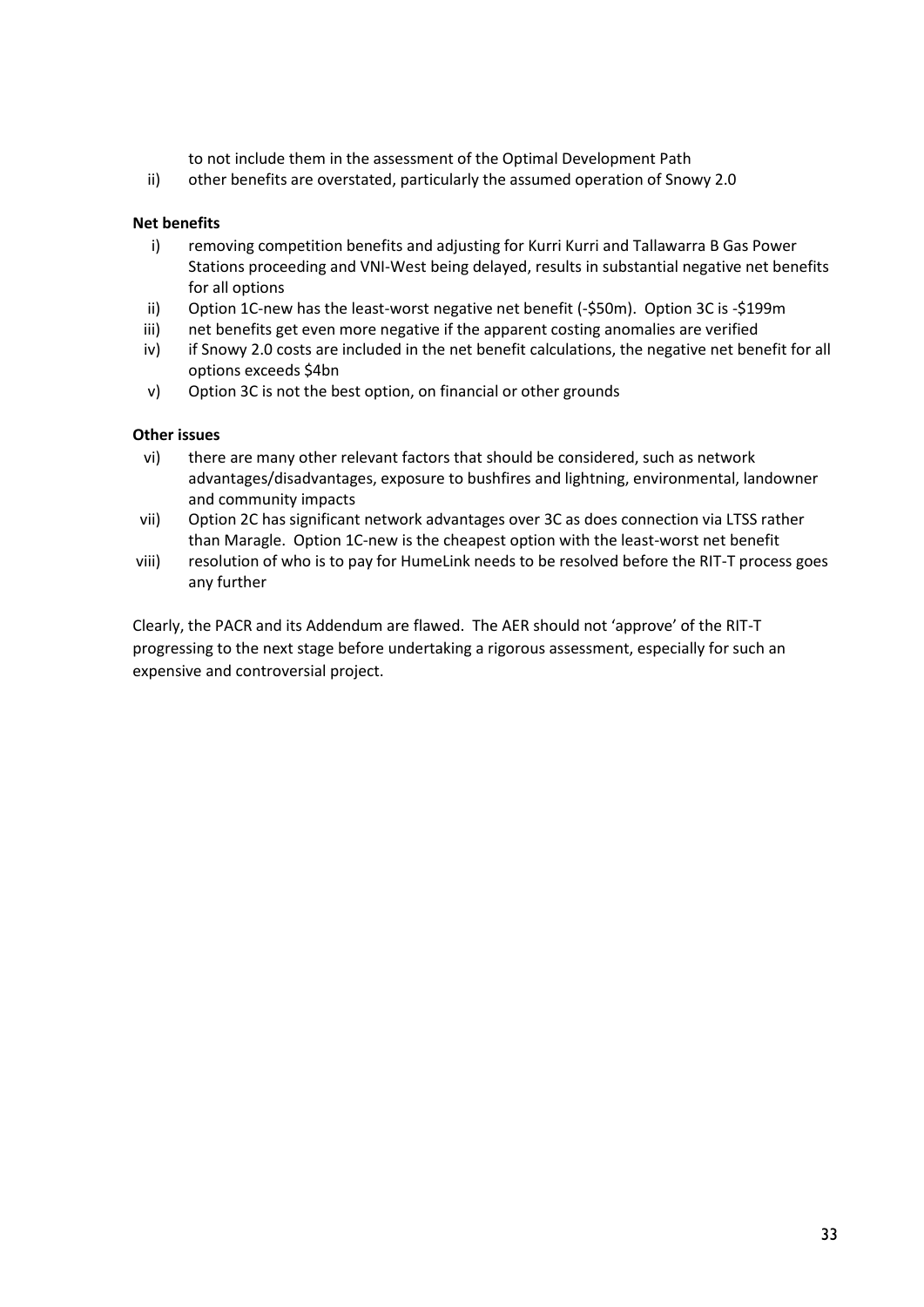#### **Attachment C**

#### **NPA objections to the HumeLink PACR submitted to the AER**

**From:** Ted Woodley **Sent:** Friday, 17 September 2021 5:27 PM **To:** Burkitt, Blair; Hassan, Ali **Cc:** Gary Dunnett **Subject:** Objection to HumeLink PACR

Good afternoon Blair and Ali,

Since our meeting in May we have continued to advocate for the Snowy 2.0 connection to be underground and for Lower Tumut Switching Station to be genuinely considered as an alternative connection point to HumeLink. We understand that TransGrid are still assessing the various options, but is likely to stick with its original proposal of overhead lines via the proposed Maragle Substation.

You are probably aware that a Paper on HumeLink was released this week by the Victoria Energy Policy Centre (VEPC), which I co-authored - A review of the HumeLink Project Assessment Conclusions Report, 13 Sep 2021.

The estimated cost of HumeLink has increased 250%, from \$1.3 billion to \$3.3 billion (-30%/+50%) and well exceeds its market benefits. NSW transmission tariffs will increase by around 40%.

The routing, size, timing and cost of HumeLink have been determined by the need to connect Snowy 2.0 to the grid. Yet Snowy Hydro adamantly oppose paying its fair share.

On NPA's behalf, I would like to submit an objection to the HumeLink PACR, largely on the basis of the findings in the VEPC Paper.

Can you please pass this on to the relevant officers and advise if there is anything else that needs to be done.

Obviously, I and some of our energy experts would be willing to meet with you and/or others to discuss our concerns.

regards Ted Woodley

**From:** Ted Woodley **Sent:** Friday, 24 September 2021 9:02 AM **To:** Burkitt, Blair; Hassan, Ali **Cc:** Gary Dunnett **Subject:** RE: Objection to HumeLink PACR